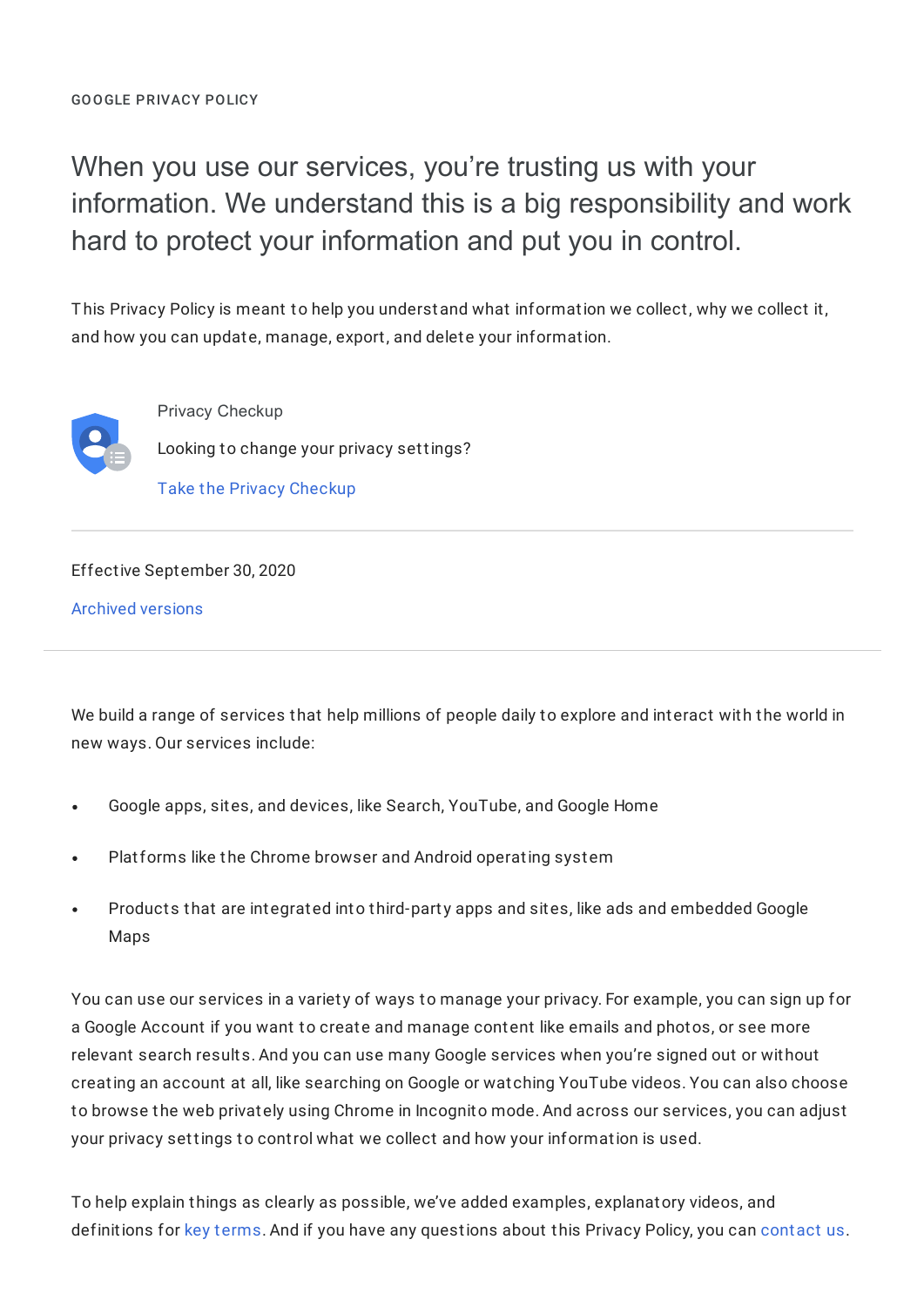# We want you to understand the types of information we collect as you use our services

We collect information to provide better services to all our users - from figuring out basic stuff like which language you speak, to more complex things like which ads you'll find most [useful](https://policies.google.com/privacy#footnote-useful-ads), the people who matter most to you online, or which YouTube videos you might like. The [information](https://policies.google.com/privacy#footnote-people-online) Google collects, and how that information is used, depends on how you use our services and how you manage your privacy controls.

When you're not signed in to a Google Account, we store the [information](https://policies.google.com/privacy#footnote-unique-id) we collect with unique identifiers tied to the browser, application, or [device](https://policies.google.com/privacy#footnote-device) you're using. This helps us do things like maintain your language preferences across browsing sessions.

When you're signed in, we also collect information that we store with your Google Account, which we treat as personal [information.](https://policies.google.com/privacy#footnote-personal-info)

## Things you create or provide to us

When you create a Google Account, you provide us with personal [information](https://policies.google.com/privacy#footnote-personal-info) that includes your name and a password. You can also choose to add a phone [number](https://policies.google.com/privacy#footnote-phone-number) or payment [information](https://policies.google.com/privacy#footnote-payment-info) to your account. Even if you aren't signed in to a Google Account, you might choose to provide us with information — like an email address to receive updates about our services.

We also collect the content you create, upload, or receive from others when using our services. This includes things like email you write and receive, photos and videos you save, docs and spreadsheets you create, and comments you make on YouTube videos.

## Information we collect as you use our services

Your apps, browsers & devices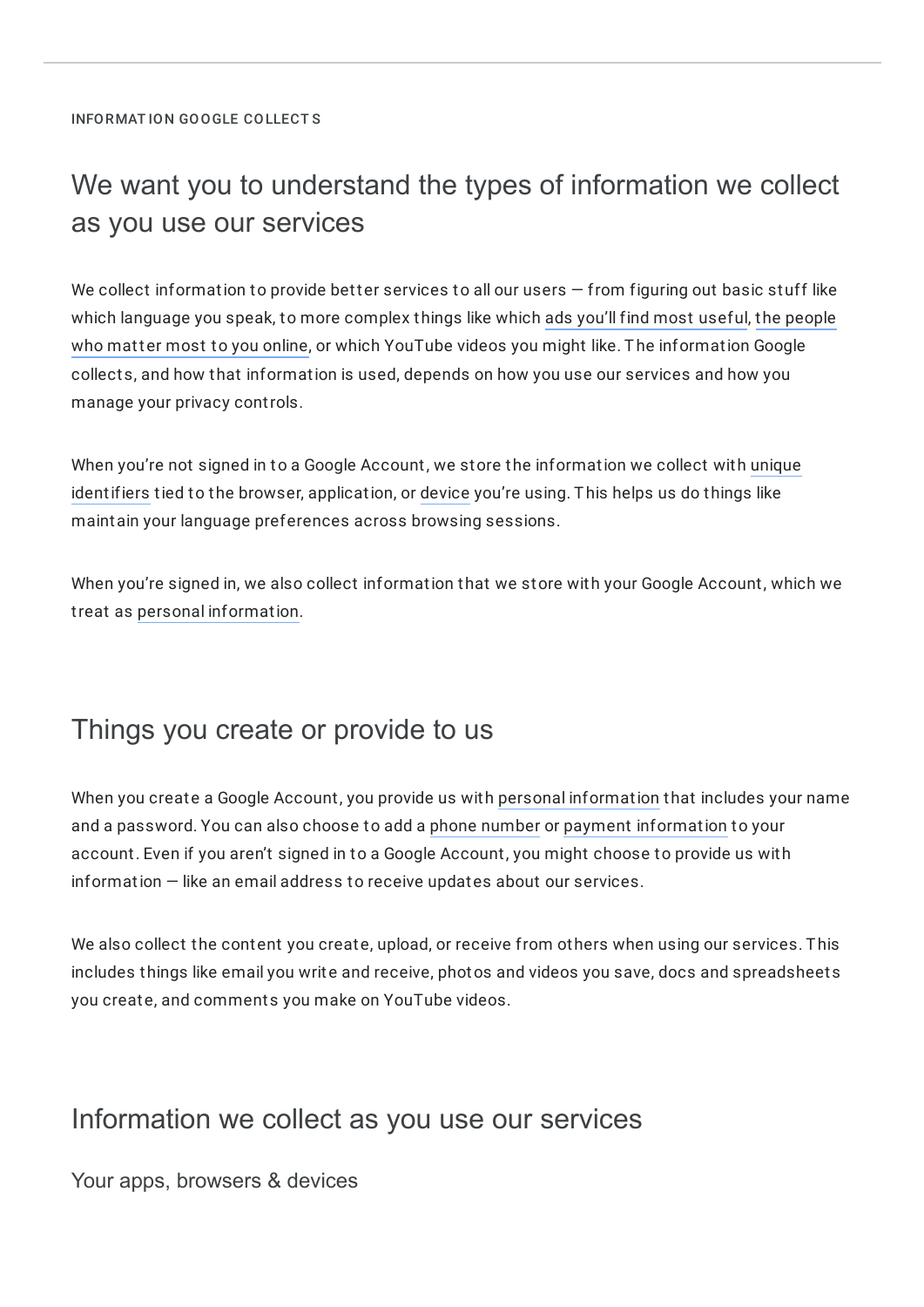We collect information about the apps, browsers, and [devices](https://policies.google.com/privacy#footnote-devices) you use to access Google services, which helps us provide features like automatic product updates and dimming your screen if your battery runs low.

The information we collect includes unique [identifiers,](https://policies.google.com/privacy#footnote-unique-id) browser type and settings, device type and settings, operating system, mobile network information including carrier name and phone number, and application version number. We also collect information about the interaction of your apps, browsers, and devices with our services, including IP [address](https://policies.google.com/privacy#footnote-ip), crash reports, system activity, and the date, time, and [referrer](https://policies.google.com/privacy#footnote-referrer-url) URL of your request.

We collect this information when a Google service on your device contacts our servers – for example, when you install an app from the Play Store or when a service checks for automatic updates. If you're using an [Android](https://policies.google.com/privacy#footnote-android-device) device with Google apps, your device periodically contacts Google servers to provide information about your device and connection to our services. This information includes things like your device type, carrier name, crash reports, and which apps you've installed.

#### Your activity

We collect information about your activity in our services, which we use to do things like recommend a YouTube video you might like. The activity information we collect may include:

- Terms you search for  $\bullet$
- Videos you watch  $\bullet$
- Views and [interactions](https://policies.google.com/privacy#footnote-content-views) with content and ads
- Voice and audio information when you use audio features
- Purchase activity
- People with whom you communicate or share content
- Activity on third-party sites and apps that use our services
- Chrome browsing history you've synced with your Google [Account](https://policies.google.com/privacy#footnote-chrome-sync)

If you use our services to make and receive calls or send and receive [messages](https://policies.google.com/privacy#footnote-calls-messages), we may collect telephony log information like your phone number, calling-party number, receiving-party number, forwarding numbers, time and date of calls and messages, duration of calls, routing information, and types of calls.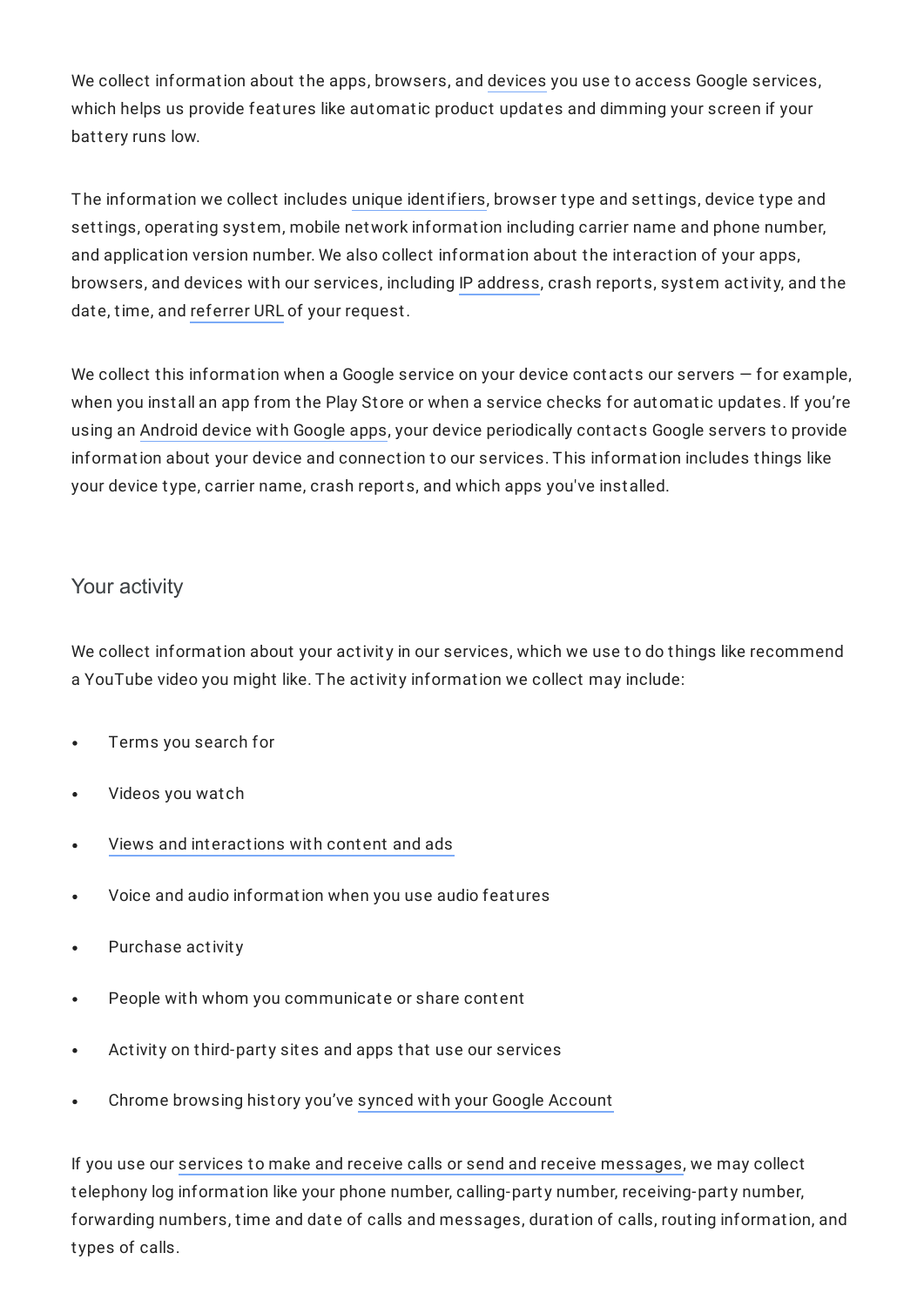You can visit your Google Account to find and manage activity information that's saved in your account.



## Your location information

We collect information about your location when you use our services, which helps us offer features like driving directions for your weekend getaway or showtimes for movies playing near you.

Your location can be determined with varying degrees of accuracy by:

- GPS
- IP [address](https://policies.google.com/privacy#footnote-ip)
- [Sensor](https://policies.google.com/privacy#footnote-sensor-data) data from your device
- [Information](https://policies.google.com/privacy#footnote-near-device) about things near your device, such as Wi-Fi access points, cell towers, and Bluetooth-enabled devices

The types of location data we collect depend in part on your device and account settings. For example, you can turn your Android device's [location](https://support.google.com/accounts?p=privpol_location) on or off using the device's settings app. You can also turn on [Location](https://support.google.com/accounts?p=privpol_lochistory) History if you want to create a private map of where you go with your signed-in devices.

In some circumstances, Google also collects information about you from publicly [accessible](https://policies.google.com/privacy#footnote-sources) sources. For example, if your name appears in your local newspaper, Google's Search engine may index that article and display it to other people if they search for your name. We may also collect information about you from trusted partners, including marketing partners who provide us with information about potential customers of our business services, and security partners who provide us with information to protect [against](https://policies.google.com/privacy#footnote-against-abuse) abuse. We also receive [information](https://policies.google.com/privacy#footnote-ad-services) from advertisers to provide advertising and research services on their behalf.

We use various technologies to collect and store information, including [cookies,](https://policies.google.com/privacy#footnote-cookies) [pixel](https://policies.google.com/privacy#footnote-pixel) tags, local storage, such as [browser](https://policies.google.com/privacy#footnote-browser-storage) web storage or [application](https://policies.google.com/privacy#footnote-application-data-cache) data caches, databases, and [server](https://policies.google.com/privacy#footnote-server-logs) logs.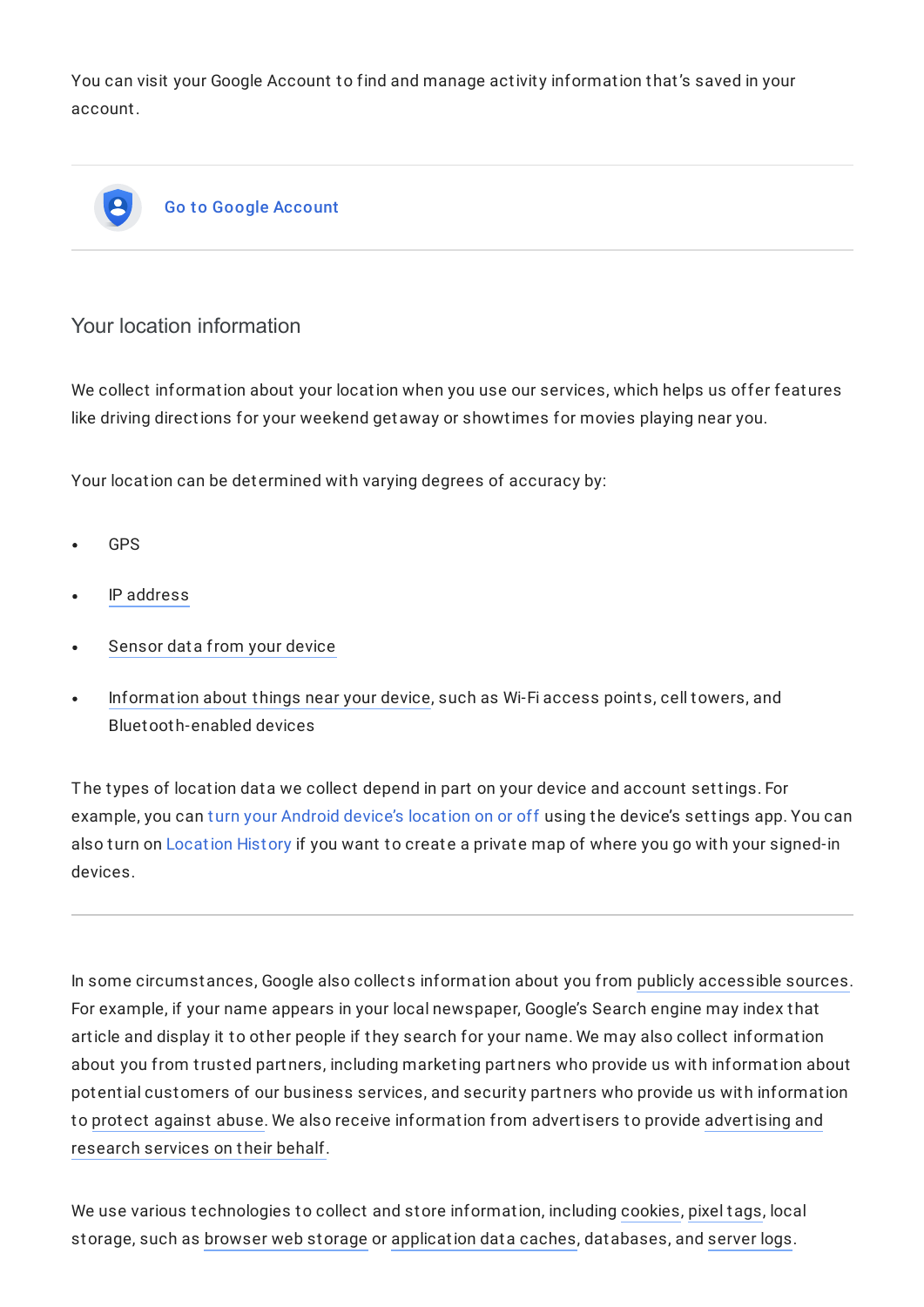WHY GOOGLE COLLECTS DATA

## We use data to build better services

We use the information we collect from all our services for the following purposes:

#### Provide our services

We use your information to deliver our [services](https://policies.google.com/privacy#footnote-deliver-services), like processing the terms you search for in order to return results or helping you share content by suggesting recipients from your contacts.

### Maintain & improve our services

We also use your information to ensure our services are working as [intended,](https://policies.google.com/privacy#footnote-ensure-working) such as tracking outages or [troubleshooting](https://policies.google.com/privacy#footnote-make-improvements) issues that you report to us. And we use your information to make improvements to our services — for example, understanding which search terms are most frequently misspelled helps us improve spell-check features used across our services.

### Develop new services

We use the information we collect in existing services to help us develop new ones. For example, understanding how people organized their photos in Picasa, Google's first photos app, helped us design and launch Google Photos.

### Provide personalized services, including content and ads

We use the information we collect to customize our services for you, including providing [recommendations,](https://myaccount.google.com/security-checkup?utm_source=pp) personalized content, and [customized](https://policies.google.com/privacy#footnote-customized-search) search results. For example, Security Checkup provides security tips adapted to how you use Google products. And Google Play uses information like apps you've already installed and videos you've watched on YouTube to suggest new apps you might like.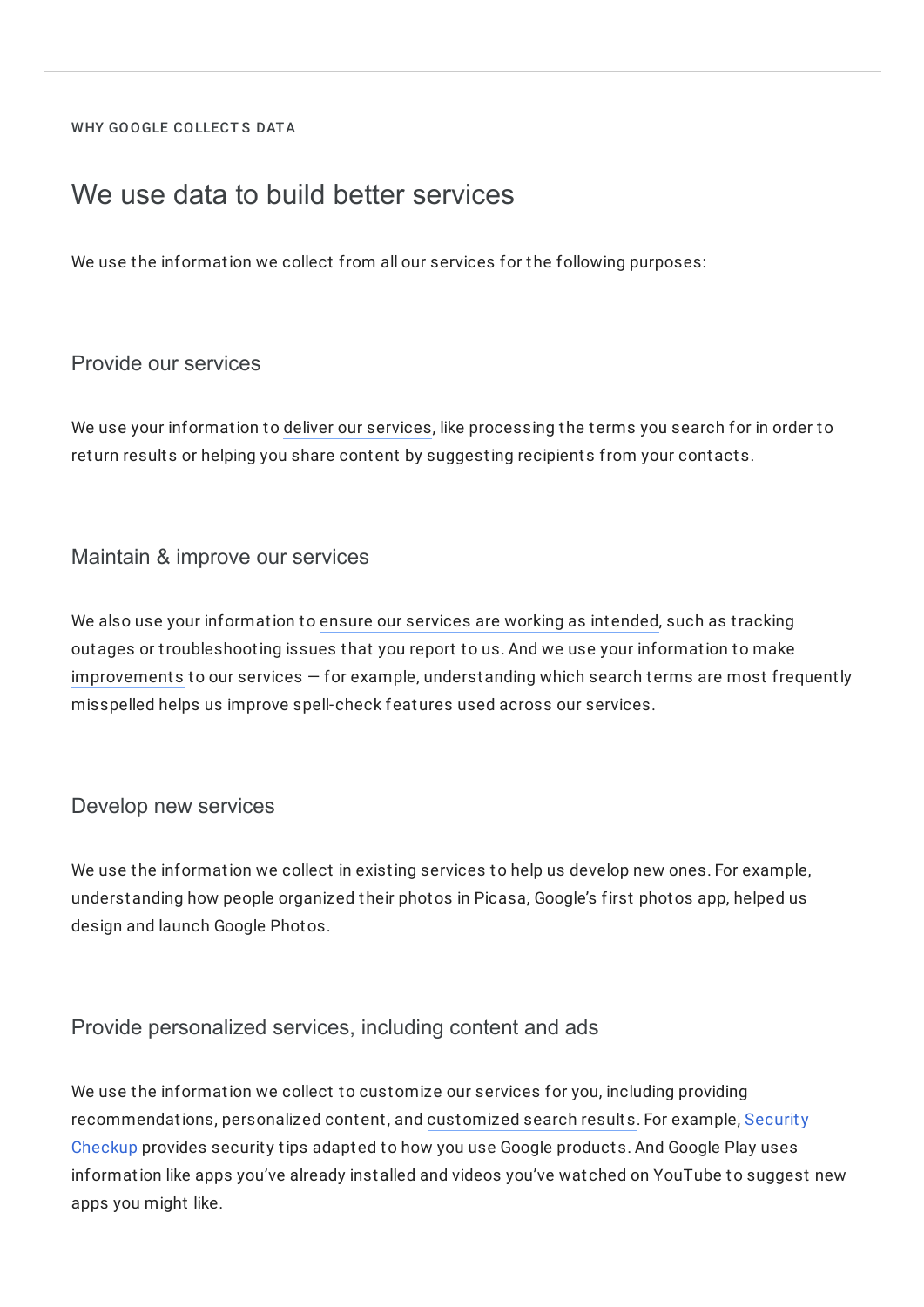Depending on your settings, we may also show you [personalized](https://policies.google.com/privacy#footnote-personalized-ads) ads based on your interests. For example, if you search for "mountain bikes," you may see an ad for sports equipment when you're browsing a site that shows ads served by Google. You can control what information we use to show you ads by visiting your ad settings.

- We don't show you personalized ads based on sensitive [categories](https://policies.google.com/privacy#footnote-sensitive-categories), such as race, religion, sexual orientation, or health.
- We don't share information that personally identifies you with advertisers, such as your name or email, unless you ask us to. For example, if you see an ad for a nearby flower shop and select the "tap to call" button, we'll connect your call and may share your phone number with the flower shop.



Go to Ad [Settings](https://adssettings.google.com/?utm_source=pp)

#### Measure performance

We use data for analytics and measurement to understand how our services are used. For example, we analyze data about your visits to our sites to do things like optimize product design. And we also use data about the ads you interact with to help advertisers understand the performance of their ad campaigns. We use a variety of tools to do this, including Google Analytics. When you visit sites that use Google Analytics, Google and a Google Analytics customer may link [information](https://policies.google.com/privacy#footnote-link-info) about your activity from that site with activity from other sites that use our ad services.

### Communicate with you

We use information we collect, like your email address, to interact with you directly. For example, we may send you a notification if we detect suspicious activity, like an attempt to sign in to your Google Account from an unusual location. Or we may let you know about upcoming changes or improvements to our services. And if you contact Google, we'll keep a record of your request in order to help solve any issues you might be facing.

Protect Google, our users, and the public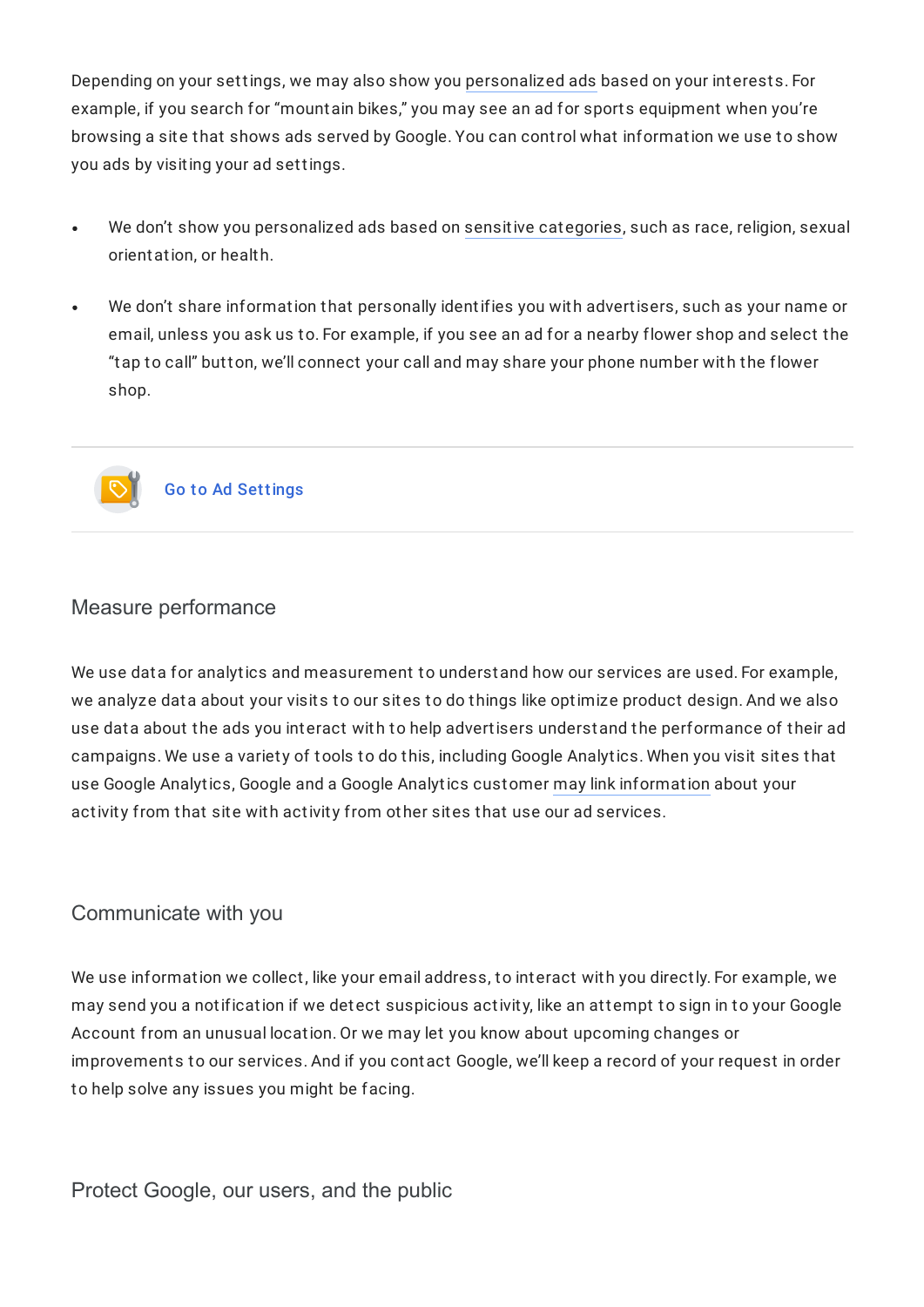We use information to help improve the safety and [reliability](https://policies.google.com/privacy#footnote-safety-reliability) of our services. This includes detecting, preventing, and responding to fraud, abuse, security risks, and technical issues that could harm Google, our users, or the public.

We use different technologies to process your information for these purposes. We use automated systems that analyze your content to provide you with things like customized search results, personalized ads, or other features tailored to how you use our services. And we analyze your content to help us [detect](https://policies.google.com/privacy#footnote-detect-abuse) abuse such as spam, malware, and illegal content. We also use [algorithms](https://policies.google.com/privacy#footnote-algorithm) to recognize patterns in data. For example, Google Translate helps people communicate across languages by detecting common language patterns in phrases you ask it to translate.

We may combine the [information](https://policies.google.com/privacy#footnote-combine-info) we collect among our services and across your devices for the purposes described above. For example, if you watch videos of guitar players on YouTube, you might see an ad for guitar lessons on a site that uses our ad products. Depending on your account settings, your [activity](https://policies.google.com/privacy#footnote-other-sites) on other sites and apps may be associated with your personal information in order to improve Google's services and the ads delivered by Google.

If other users already have your email address or other information that identifies you, we may show them your publicly visible Google Account information, such as your name and photo. This helps people identify an email coming from you, for example.

We'll ask for your consent before using your information for a purpose that isn't covered in this Privacy Policy.

YOUR PRIVACY CONTROLS

# You have choices regarding the information we collect and how it's used

This section describes key controls for managing your privacy across our services. You can also visit the Privacy [Checkup](https://myaccount.google.com/privacycheckup?utm_source=pp&utm_medium=Promo-in-product&utm_campaign=pp_body), which provides an opportunity to review and adjust important privacy settings. In addition to these tools, we also offer specific privacy settings in our products — you can learn more in our [Product](https://policies.google.com/technologies/product-privacy) Privacy Guide.

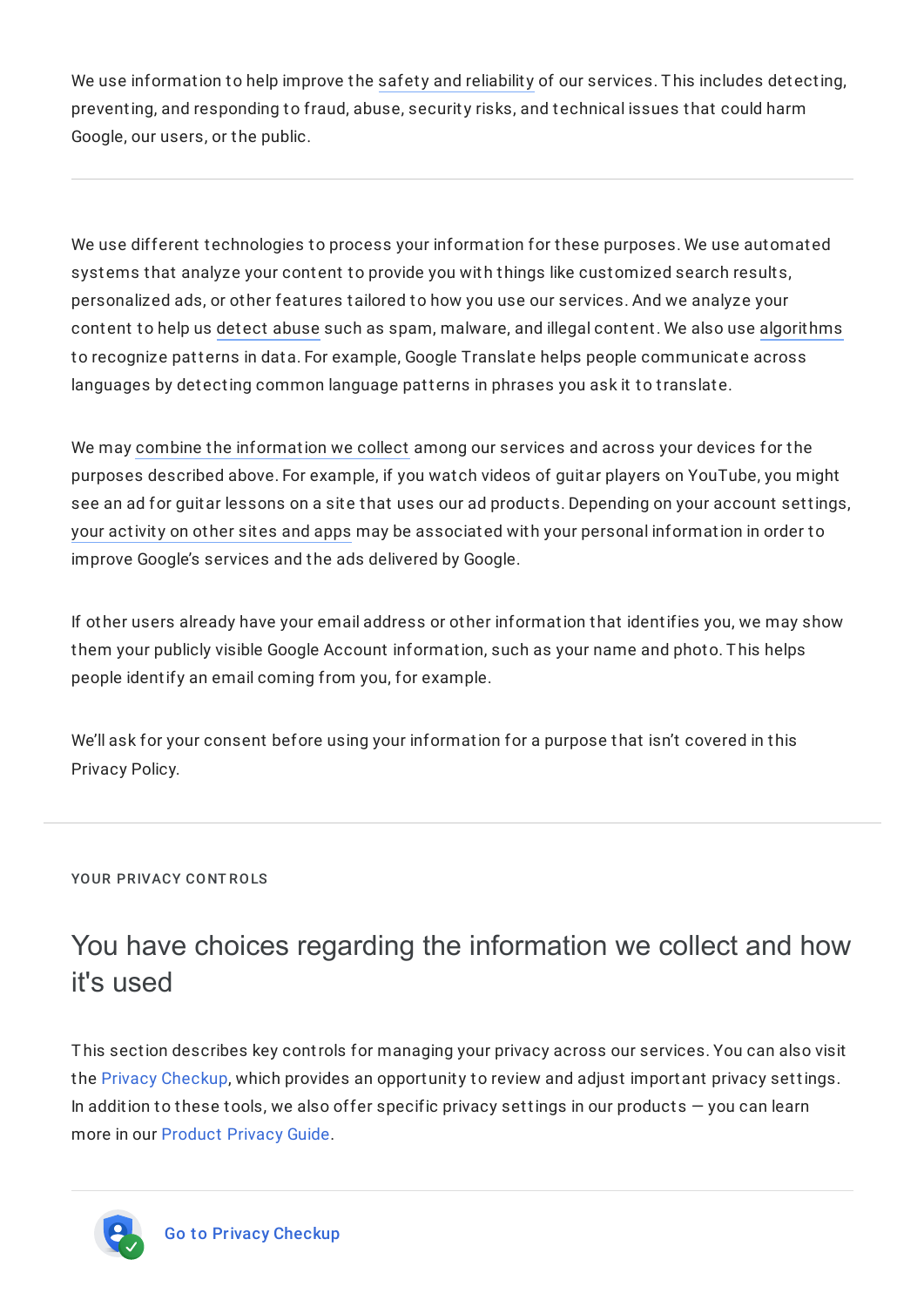## Managing, reviewing, and updating your information

When you're signed in, you can always review and update information by visiting the services you use. For example, Photos and Drive are both designed to help you manage specific types of content you've saved with Google.

We also built a place for you to review and control information saved in your Google Account. Your Google [Account](https://myaccount.google.com/) includes:

#### Privacy controls



#### **Activity Controls**

Decide what types of activity you'd like saved in your account. For example, you can turn on Location History if you want traffic predictions for your daily commute, or you can save your YouTube Watch History to get better video suggestions.

Go to Activity [Controls](https://myaccount.google.com/activitycontrols?utm_source=pp)



#### **Ad settings**

Manage your preferences about the ads shown to you on Google and on sites and apps that [partner](https://policies.google.com/privacy#footnote-partner) with Google to show ads. You can modify your interests, choose whether your personal information is used to make ads more relevant to you, and turn on or off certain advertising services.

#### Go to Ad [Settings](https://adssettings.google.com/?utm_source=pp)



#### **About you**

Control what others see about you across Google services.

#### Go to [About](https://aboutme.google.com/?utm_source=pp) You

#### **Shared endorsements**

Choose whether your name and photo appear next to your activity, like reviews and recommendations, that appear in ads.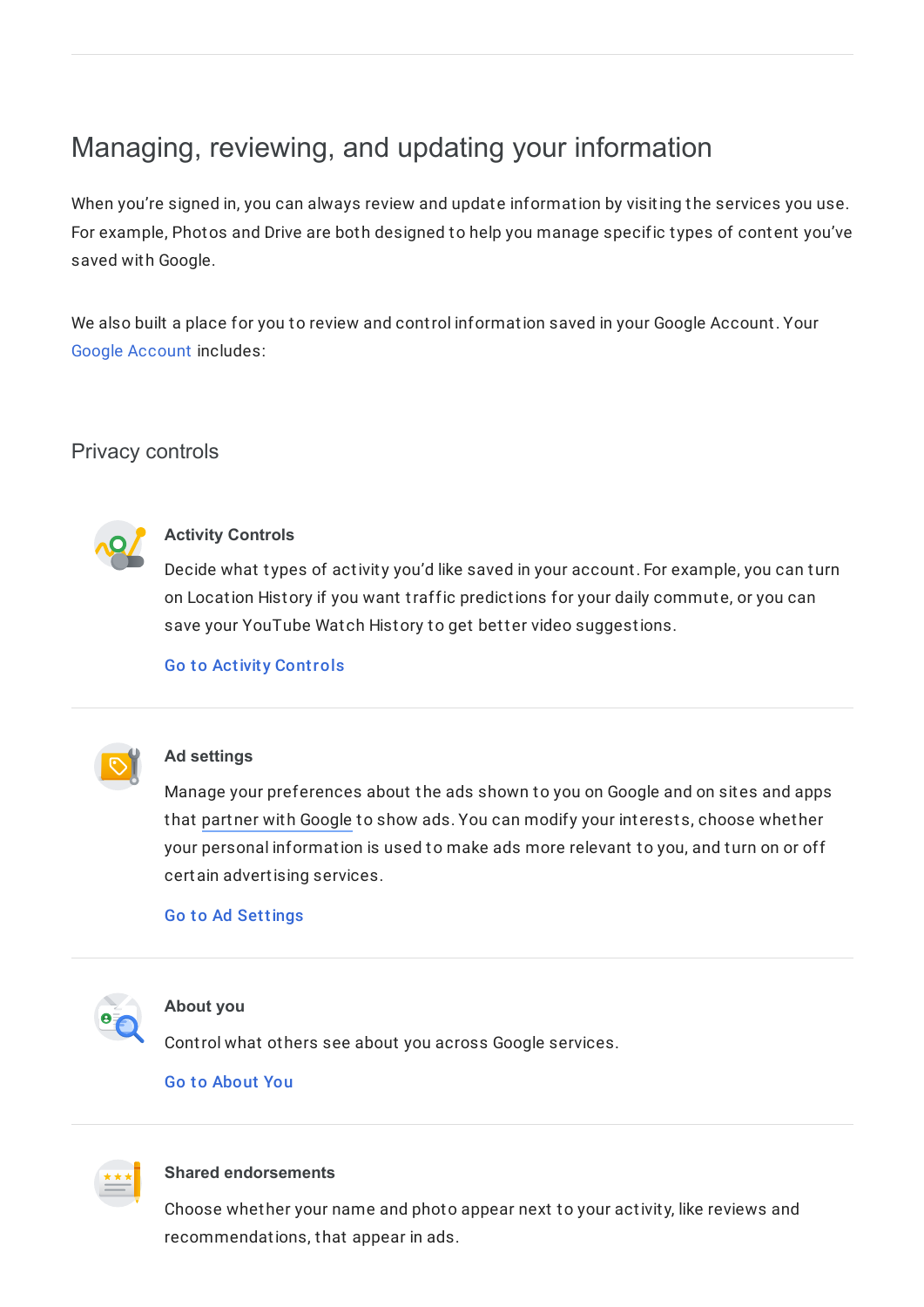Ways to review & update your information



#### **My Activity**

My Activity allows you to review and control data that's created when you use Google services, like searches you've done or your visits to Google Play. You can browse by date and by topic, and delete part or all of your activity.

Go to My [Activity](https://myactivity.google.com/myactivity?utm_source=pp)



#### **Google Dashboard**

Google Dashboard allows you to manage information associated with specific products.

#### Go to [Dashboard](https://myaccount.google.com/dashboard?utm_source=pp)



**Your personal information**

Manage your contact information, such as your name, email, and phone number.

#### Go to [Personal](https://myaccount.google.com/personal-info?utm_source=pp) Info

When you're signed out, you can manage information associated with your browser or device, including:

- Signed-out search personalization: [Choose](https://www.google.com/history/optout?utm_source=pp) whether your search activity is used to offer you more relevant results and recommendations.
- YouTube [settings:](https://www.youtube.com/feed/history?utm_source=pp) Pause and delete your [YouTube](https://www.youtube.com/feed/history/search_history?utm_source=pp) Search History and your YouTube Watch  $\bullet$ History.
- Ad Settings: [Manage](https://adssettings.google.com/?utm_source=pp) your preferences about the ads shown to you on Google and on sites and apps that partner with Google to show ads.

## Exporting, removing & deleting your information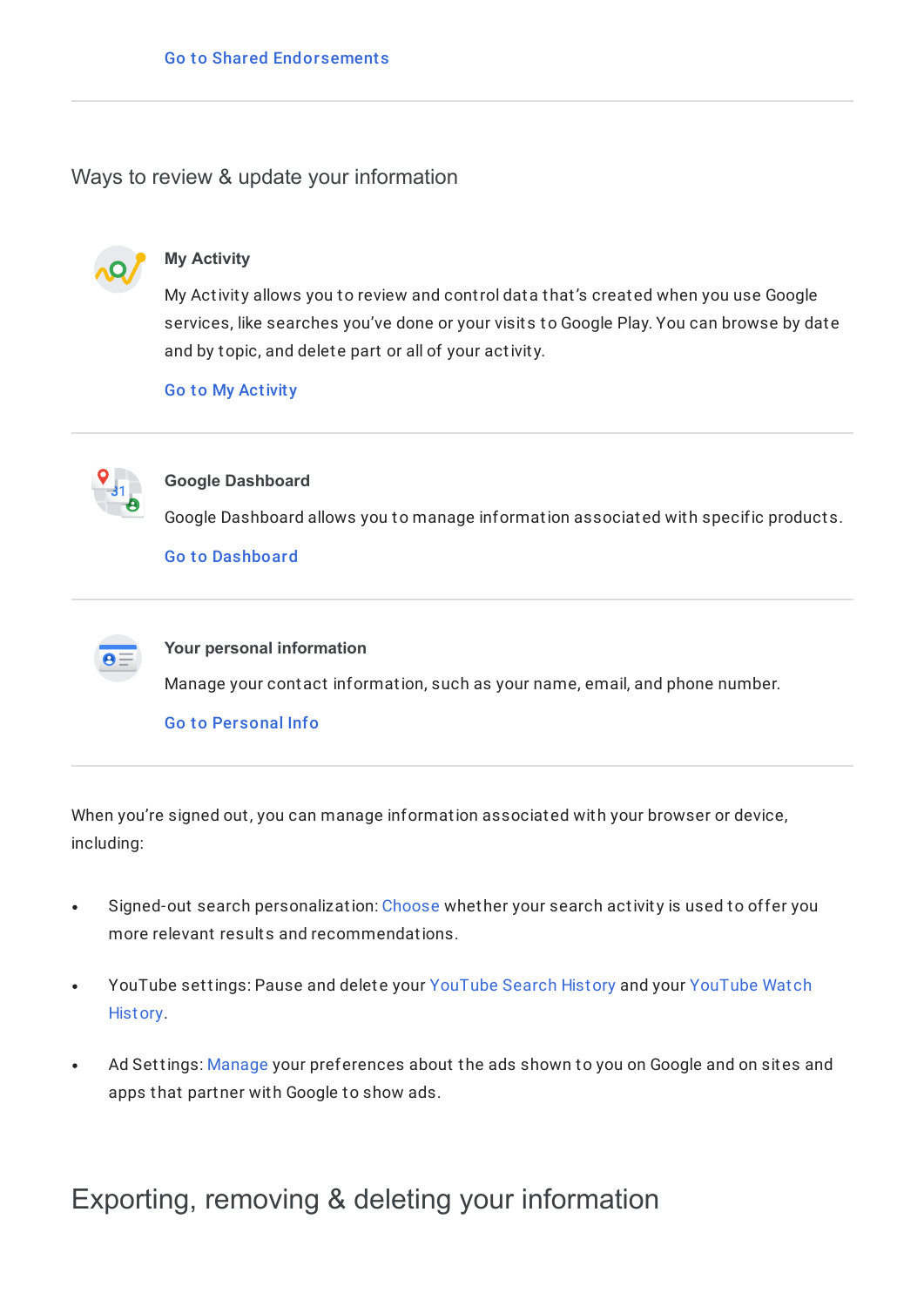You can export a copy of content in your Google Account if you want to back it up or use it with a service outside of Google.



[Export](https://takeout.google.com/?utm_source=pp) your data

You can also request to remove [content](https://support.google.com/legal?p=privpol_remove) from specific Google services based on applicable law.

To delete your information, you can:

- Delete your content from specific Google [services](https://policies.google.com/privacy#footnote-delete-specific)
- Search for and then delete specific items from your account using My [Activity](https://myactivity.google.com/?utm_source=pp)
- Delete specific Google [products](https://myaccount.google.com/deleteservices?utm_source=pp), including your information associated with those products
- Delete your entire Google [Account](https://myaccount.google.com/deleteaccount?utm_source=pp)



Delete your [information](https://myaccount.google.com/delete-services-or-account?utm_source=pp)

And finally, Inactive Account [Manager](https://myaccount.google.com/inactive?utm_source=pp) allows you to give someone else access to parts of your Google Account in case you're unexpectedly unable to use your account.

There are other ways to control the information Google collects whether or not you're signed in to a Google Account, including:

- Browser settings: For example, you can configure your browser to indicate when Google has set a [cookie](https://policies.google.com/privacy#footnote-cookies) in your browser. You can also configure your browser to block all cookies from a specific domain or all domains. But remember that our services rely on cookies to [function](https://policies.google.com/privacy#footnote-rely-on-cookies) properly, for things like remembering your language preferences.
- Device-level settings: Your device may have controls that determine what information we collect. For example, you can modify location [settings](https://support.google.com/websearch?p=privpol_locserp) on your Android device.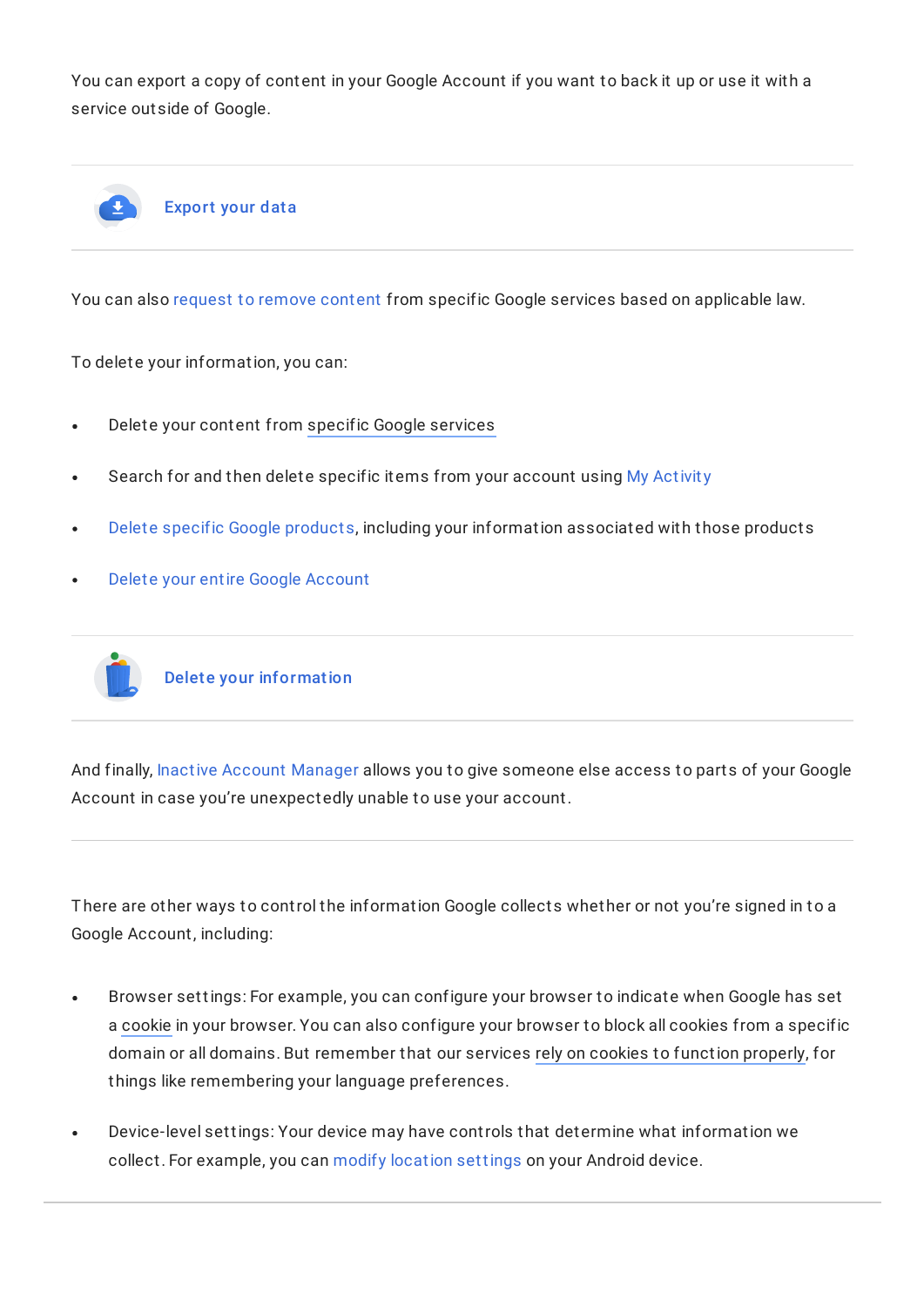# When you share your information

Many of our services let you share information with other people, and you have control over how you share. For example, you can share videos on YouTube publicly or you can decide to keep your videos private. Remember, when you share information publicly, your content may become accessible through search engines, including Google Search.

When you're signed in and interact with some Google services, like leaving comments on a YouTube video or reviewing an app in Play, your name and photo appear next to your activity. We may also display this information in ads depending on your Shared [endorsements](https://support.google.com/accounts?p=privpol_endorse) setting.

# When Google shares your information

We do not share your personal information with companies, organizations, or individuals outside of Google except in the following cases:

### With your consent

We'll share personal information outside of Google when we have your consent. For example, if you use Google Home to make a [reservation](https://support.google.com/googlehome?p=privpol_homedata) through a booking service, we'll get your permission before sharing your name or phone number with the restaurant. We'll ask for your explicit consent to share any sensitive personal [information](https://policies.google.com/privacy#footnote-sensitive-info).

### With domain administrators

If you're a student or work for an organization that uses Google services, your domain [administrator](https://support.google.com/a?p=privpol_admin) and resellers who manage your account will have access to your Google Account. They may be able to:

- Access and retain information stored in your account, like your email
- View statistics regarding your account, like how many apps you install  $\bullet$
- Change your account password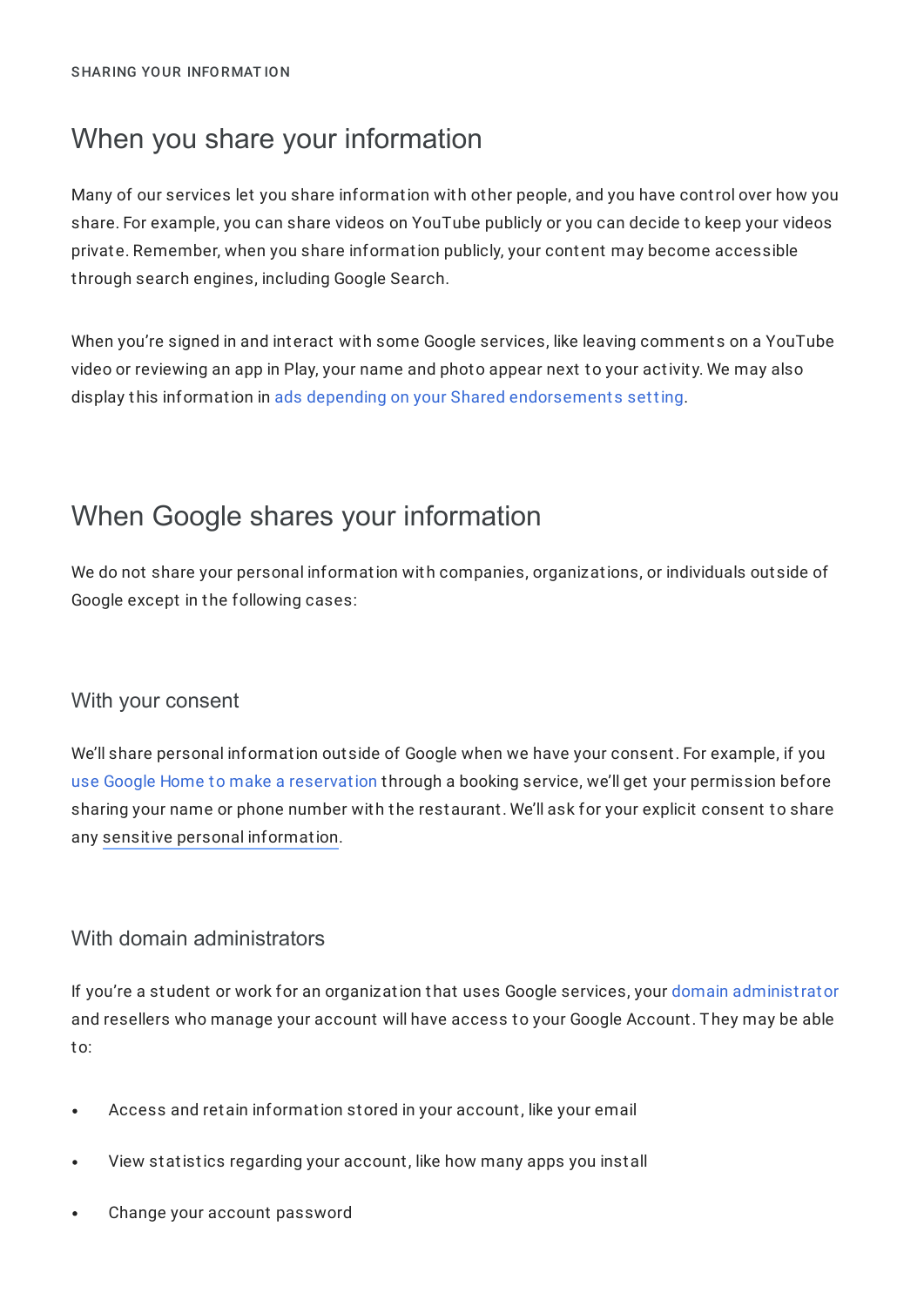- Suspend or terminate your account access  $\bullet$
- Receive your account information in order to satisfy applicable law, regulation, legal process, or  $\bullet$ enforceable governmental request
- Restrict your ability to delete or edit your information or your privacy settings

#### For external processing

We provide personal information to our [affiliates](https://policies.google.com/privacy#footnote-affiliates) and other trusted businesses or persons to process it for us, based on our instructions and in compliance with our Privacy Policy and any other appropriate confidentiality and security measures. For example, we use service providers to help us with customer support.

#### For legal reasons

We will share personal information outside of Google if we have a good-faith belief that access, use, preservation, or disclosure of the information is reasonably necessary to:

- Meet any applicable law, regulation, legal process, or enforceable [governmental](https://policies.google.com/privacy#footnote-legal) request. We share information about the number and type of requests we receive from governments in our [Transparency](https://transparencyreport.google.com/user-data/overview) Report.
- Enforce applicable Terms of Service, including investigation of potential violations.
- Detect, prevent, or otherwise address fraud, security, or technical issues.
- Protect against harm to the rights, property or safety of Google, our users, or the public as required or permitted by law.

We may share [non-personally](https://policies.google.com/privacy#footnote-info) identifiable information publicly and with our partners — like publishers, advertisers, developers, or rights holders. For example, we share information publicly to show [trends](https://policies.google.com/privacy#footnote-trends) about the general use of our services. We also allow specific [partners](https://policies.google.com/privacy#footnote-specific-partners) to collect information from your browser or device for advertising and measurement purposes using their own cookies or similar technologies.

If Google is involved in a merger, acquisition, or sale of assets, we'll continue to ensure the confidentiality of your personal information and give affected users notice before personal information is transferred or becomes subject to a different privacy policy.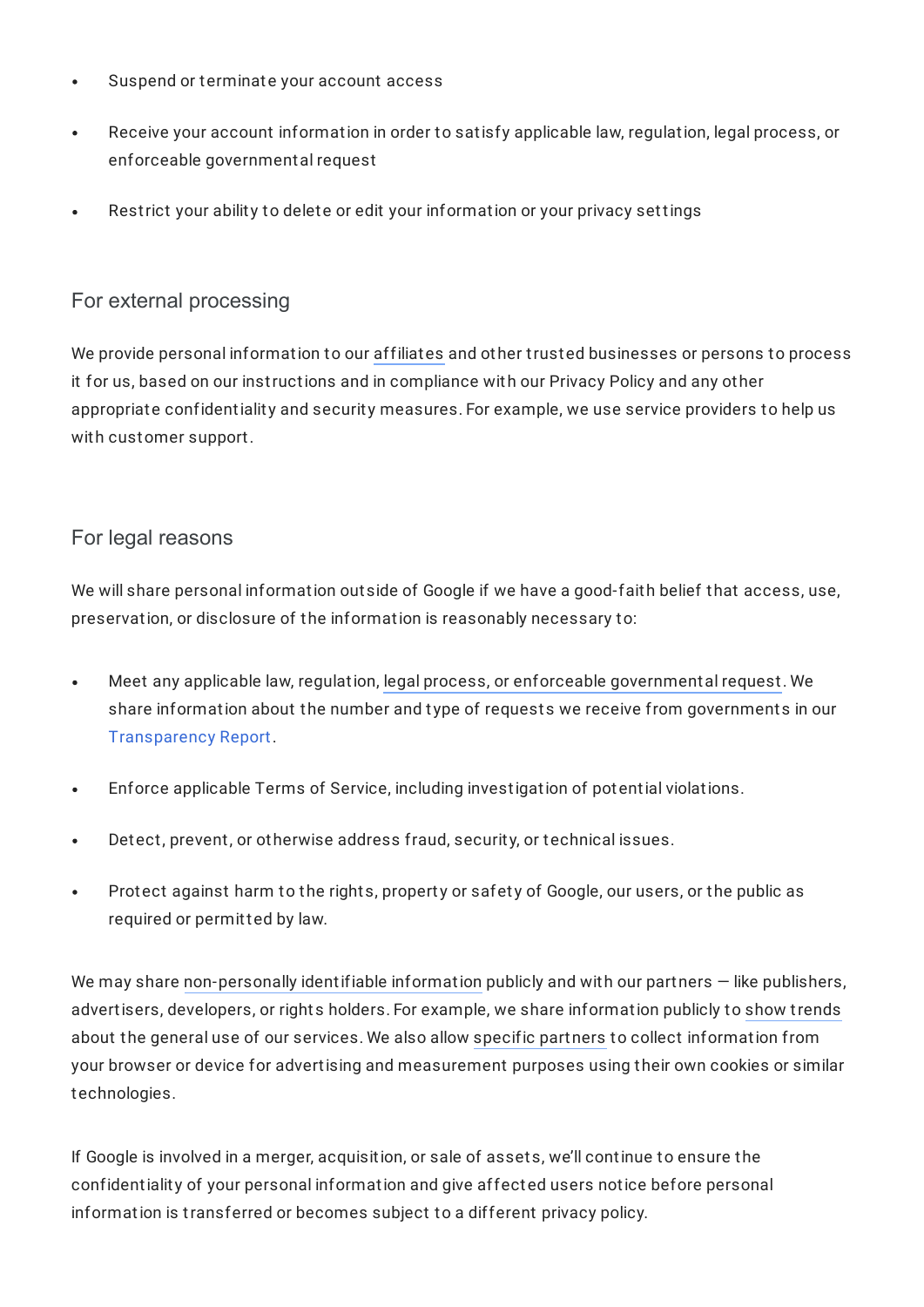# We build security into our services to protect your information

All Google products are built with strong security features that continuously protect your information. The insights we gain from maintaining our services help us detect and automatically block security threats from ever reaching you. And if we do detect something risky that we think you should know about, we'll notify you and help guide you through steps to stay better protected.

We work hard to protect you and Google from unauthorized access, alteration, disclosure, or destruction of information we hold, including:

- We use encryption to keep your data private while in transit
- We offer a range of security features, like Safe [Browsing](https://safebrowsing.google.com/?utm_source=pp), Security Checkup, and 2 Step [Verification](https://www.google.com/landing/2step/?utm_source=pp) to help you protect your account
- We review our information collection, storage, and processing practices, including physical security measures, to prevent unauthorized access to our systems
- We restrict access to personal information to Google employees, contractors, and agents who need that information in order to process it. Anyone with this access is subject to strict contractual confidentiality obligations and may be disciplined or terminated if they fail to meet these obligations.

EXPORT ING & DELET ING YOUR INFORMAT ION

# You can export a copy of your information or delete it from your Google Account at any time

You can export a copy of content in your Google Account if you want to back it up or use it with a service outside of Google.

[Export](https://takeout.google.com/?utm_source=pp) your data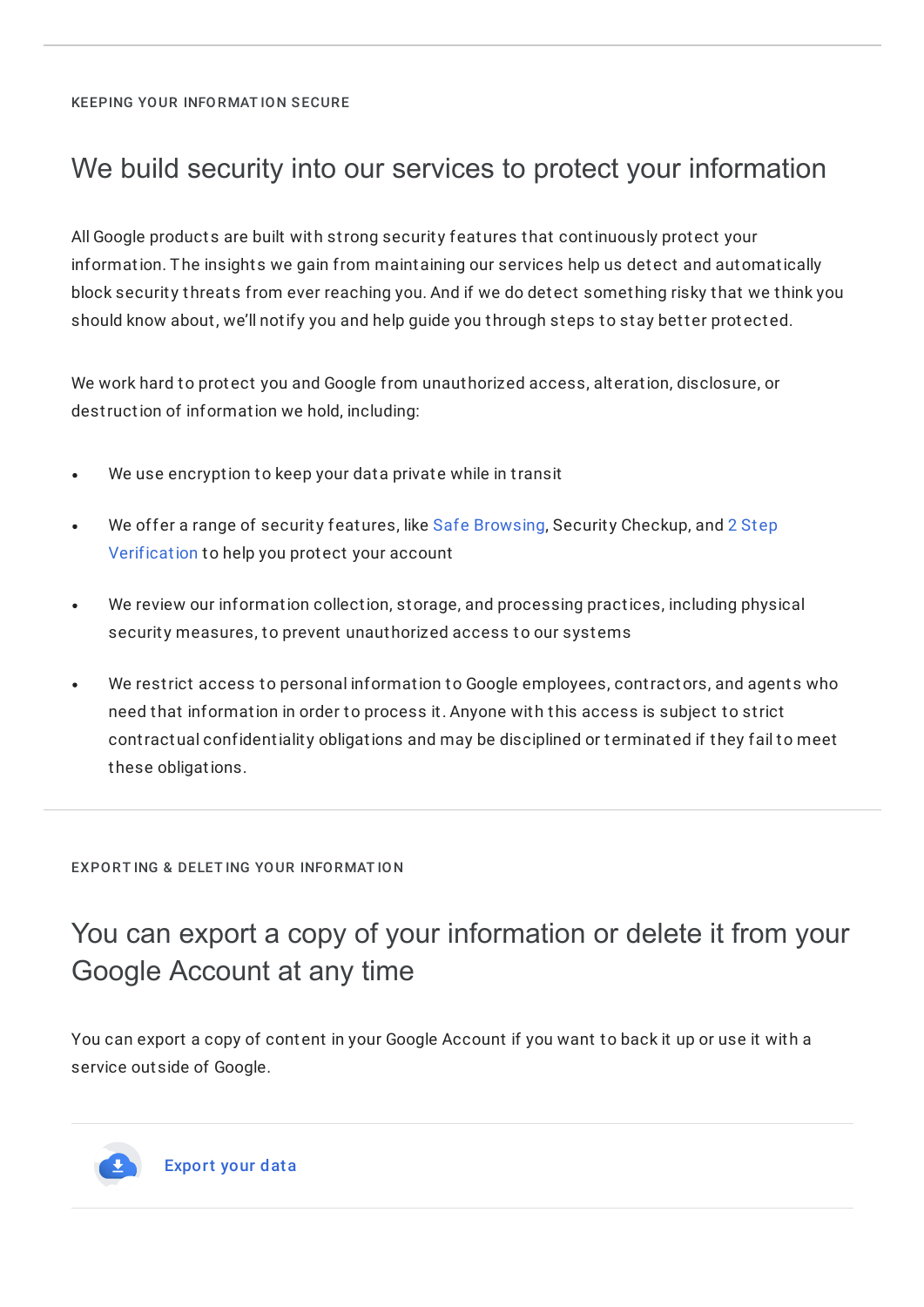To delete your information, you can:

- Delete your content from specific Google [services](https://policies.google.com/privacy#footnote-delete-specific)
- Search for and then delete specific items from your account using My [Activity](https://myactivity.google.com/?utm_source=pp)
- Delete specific Google [products](https://myaccount.google.com/deleteservices?utm_source=pp), including your information associated with those products
- Delete your entire Google [Account](https://myaccount.google.com/deleteaccount?utm_source=pp)



Delete your [information](https://myaccount.google.com/delete-services-or-account?utm_source=pp)

#### RETAINING YOUR INFORMAT ION

We retain the data we collect for different periods of time depending on what it is, how we use it, and how you configure your settings:

- Some data you can delete whenever you like, such as the content you create or upload. You can  $\bullet$ also delete activity [information](https://myactivity.google.com/myactivity) saved in your account, or choose to have it deleted [automatically](https://support.google.com/accounts/answer/465?authuser=0#auto-delete) after a set period of time.
- Other data is deleted or anonymized automatically after a set period of time, such as  $\bullet$ [advertising](https://policies.google.com/technologies/ads) data in server logs.
- We keep some data until you delete your Google Account, such as information about how often you use our services.
- And some data we retain for longer periods of time when necessary for legitimate business or legal purposes, such as security, fraud and abuse prevention, or financial record-keeping.

When you delete data, we follow a deletion process to make sure that your data is safely and completely removed from our servers or retained only in anonymized form. We try to ensure that our services protect information from accidental or malicious deletion. Because of this, there may be delays between when you delete something and when copies are deleted from our active and backup systems.

You can read more about Google's data [retention](https://policies.google.com/technologies/retention) periods, including how long it takes us to delete your information.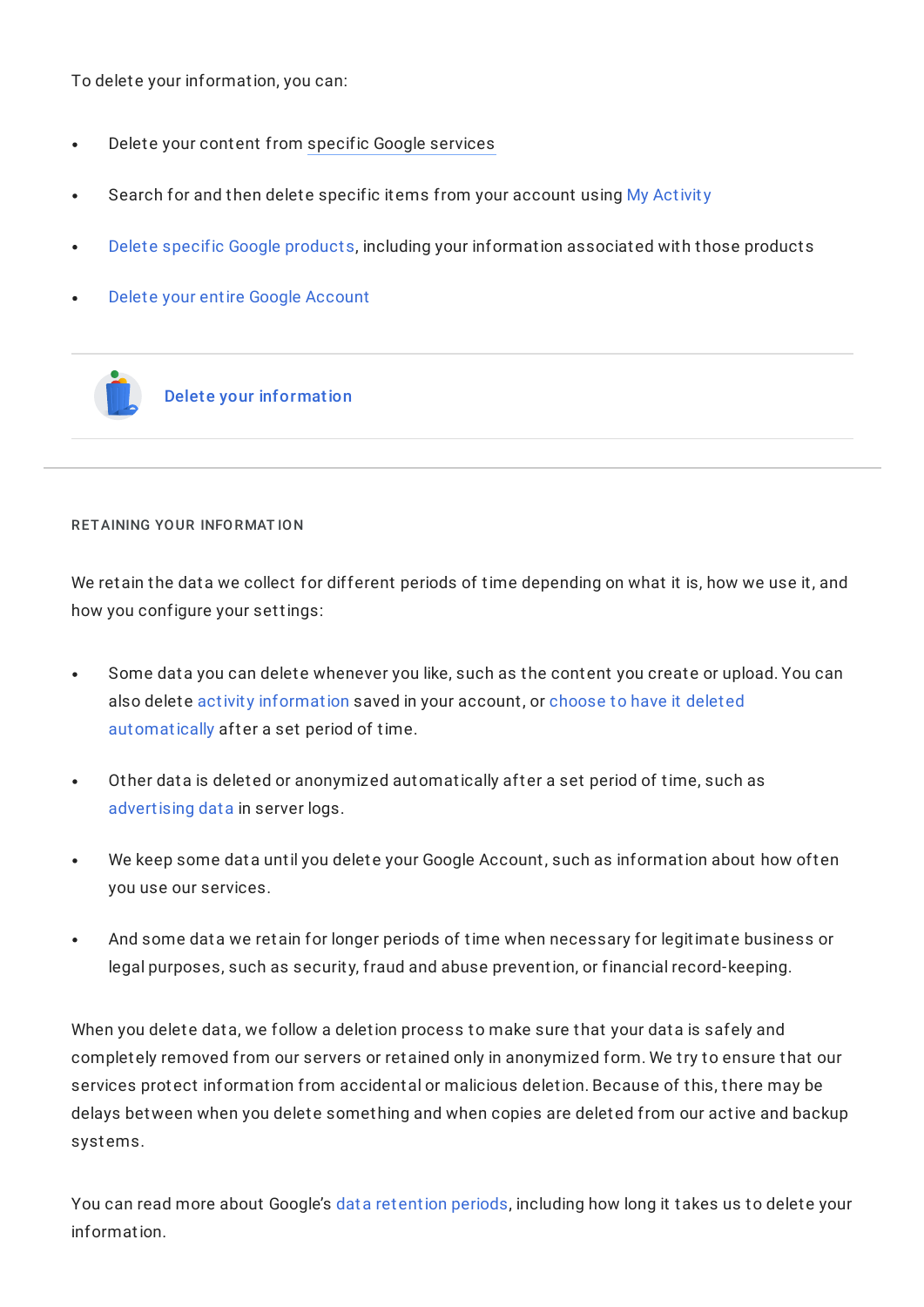#### COMPLIANCE & COOPERAT ION WIT H REGULAT ORS

We regularly review this Privacy Policy and make sure that we process your information in ways that comply with it.

## Data transfers

We maintain [servers](https://policies.google.com/privacy#footnote-servers) around the world and your information may be processed on servers located outside of the country where you live. Data protection laws vary among countries, with some providing more protection than others. Regardless of where your information is processed, we apply the same protections described in this policy. We also comply with certain legal [frameworks](https://policies.google.com/privacy/frameworks) relating to the transfer of data.

When we receive formal written complaints, we respond by contacting the person who made the complaint. We work with the appropriate regulatory authorities, including local data protection authorities, to resolve any complaints regarding the transfer of your data that we cannot resolve with you directly.

ABOUT T HIS POLICY

## When this policy applies

This Privacy Policy applies to all of the services offered by Google LLC and its [affiliates,](https://policies.google.com/privacy#footnote-affiliates) including YouTube, Android, and services offered on third-party sites, such as advertising services. This Privacy Policy doesn't apply to services that have separate privacy policies that do not incorporate this Privacy Policy.

This Privacy Policy doesn't apply to:

- The information practices of other companies and organizations that advertise our services
- Services offered by other companies or individuals, including products or sites that may include Google services, be displayed to you in search results, or be linked from our services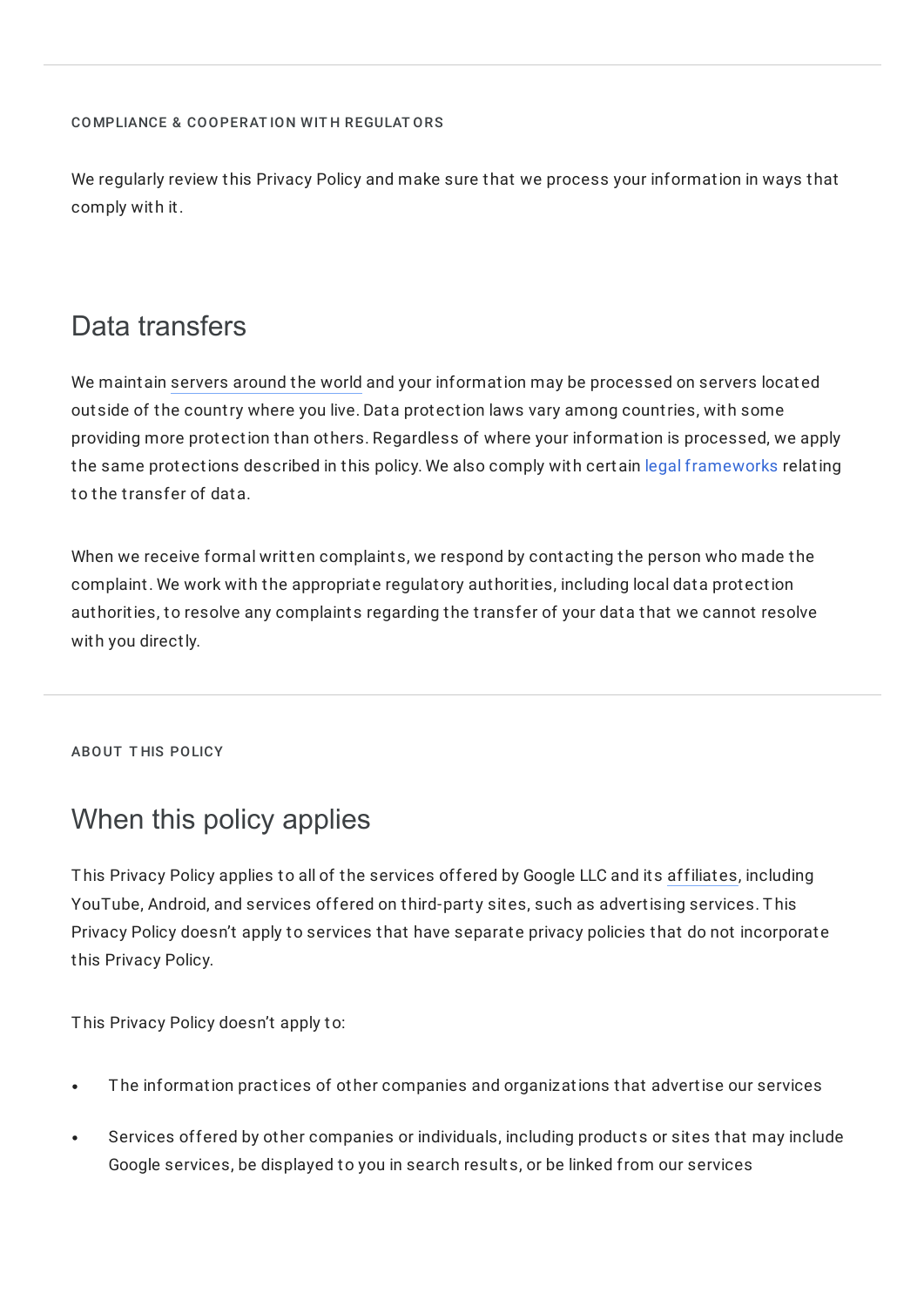# Changes to this policy

We change this Privacy Policy from time to time. We will not reduce your rights under this Privacy Policy without your explicit consent. We always indicate the date the last changes were published and we offer access to [archived](https://policies.google.com/privacy/archive) versions for your review. If changes are significant, we'll provide a more prominent notice (including, for certain services, email notification of Privacy Policy changes).

RELAT ED PRIVACY PRACT ICES

# Specific Google services

The following privacy notices provide additional information about some Google services:

- Chrome & the Chrome [Operating](https://www.google.com/chrome/intl/en/privacy.html) System  $\bullet$
- [Payments](https://payments.google.com/legaldocument?family=0.privacynotice&hl=en)  $\bullet$
- [Fiber](https://fiber.google.com/legal/privacy.html)
- [Google](https://fi.google.com/about/tos/#project-fi-privacy-notice) Fi
- G Suite for [Education](https://www.google.com/work/apps/terms/education_privacy.html)
- Read [Along](https://readalong.google/intl/en_CA/privacy)  $\bullet$
- [YouTube](https://kids.youtube.com/privacynotice) Kids  $\bullet$
- Google Accounts Managed with Family Link, for Children under 13 (or [applicable](https://families.google.com/familylink/privacy/child-policy/) age in your country)
- Voice and Audio [Collection](https://assistant.google.com/privacy-notice-childrens-features/) from Children's Features on the Google Assistant

## Other useful resources

The following links highlight useful resources for you to learn more about our practices and privacy settings.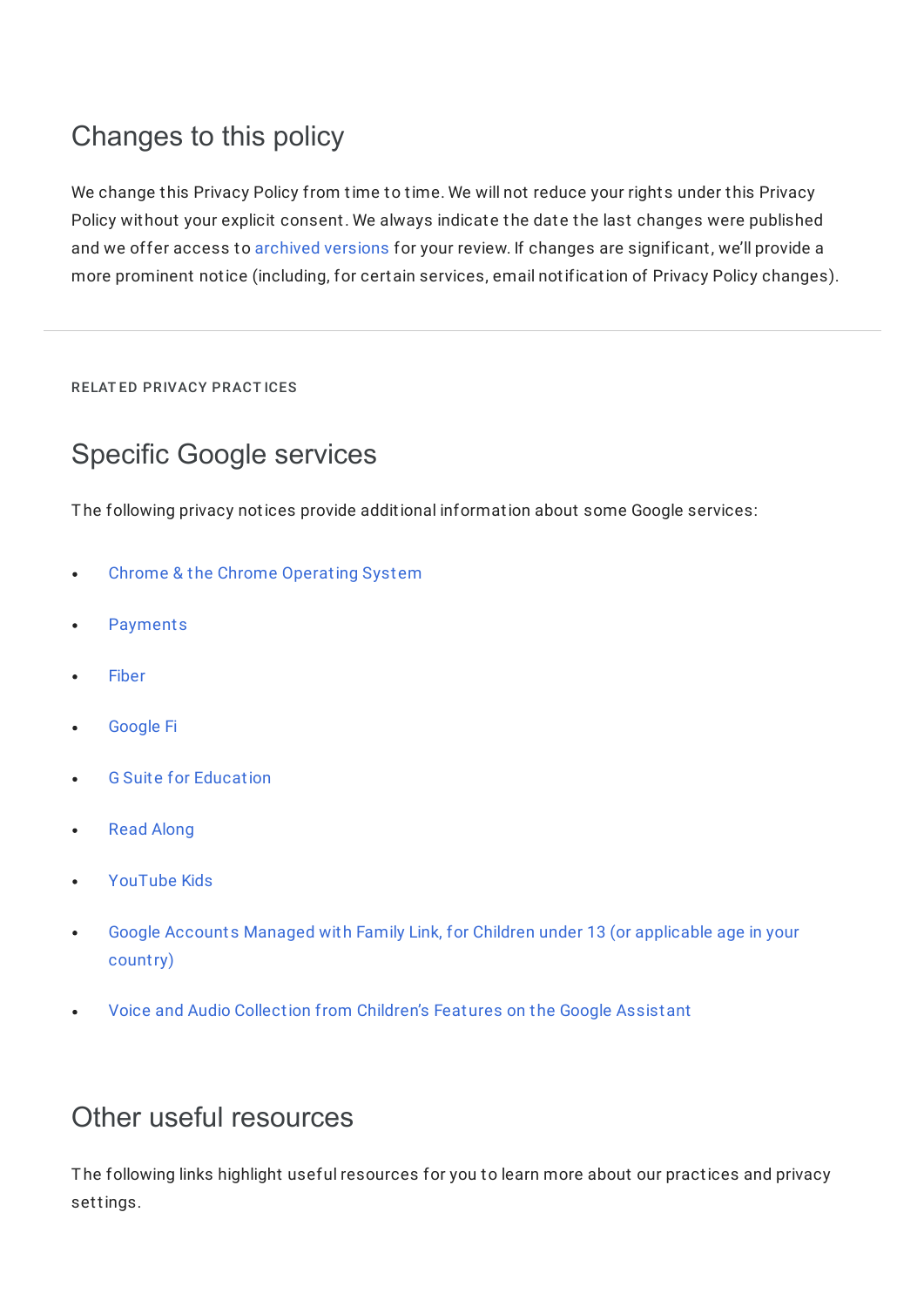- Your Google [Account](https://myaccount.google.com/) is home to many of the settings you can use to manage your account  $\bullet$
- Privacy [Checkup](https://myaccount.google.com/privacycheckup?utm_source=pp&utm_medium=Promo-in-product&utm_campaign=pp_body) guides you through key privacy settings for your Google Account  $\bullet$
- [Google's](https://www.google.com/intl/en/safetycenter/) safety center helps you learn more about our built-in security, privacy controls, and tools to help set digital ground rules for your family online
- [Privacy](https://policies.google.com/) & Terms provides more context regarding this Privacy Policy and our Terms of Service  $\bullet$
- [Technologies](https://policies.google.com/technologies) includes more information about:
	- How Google uses [cookies](https://policies.google.com/technologies/cookies)  $\bullet$
	- Technologies used for [Advertising](https://policies.google.com/technologies/ads)  $\bullet$
	- How Google uses pattern [recognition](https://policies.google.com/technologies/pattern-recognition) to recognize things like faces in photos  $\bullet$
	- $\bullet$ How Google uses [information](https://policies.google.com/technologies/partner-sites) from sites or apps that use our services

## Key terms

### **Affiliates**

An affiliate is an entity that belongs to the Google group of companies, including the following companies that provide consumer services in the EU: Google Ireland Limited, Google Commerce Ltd, Google Payment Corp, and Google Dialer Inc. Learn more about the [companies](https://privacy.google.com/businesses/affiliates) providing business services in the EU.

### Algorithm

A process or set of rules followed by a computer in performing problem-solving operations.

### Application data cache

An application data cache is a data repository on a device. It can, for example, enable a web application to run without an internet connection and improve the performance of the application by enabling faster loading of content.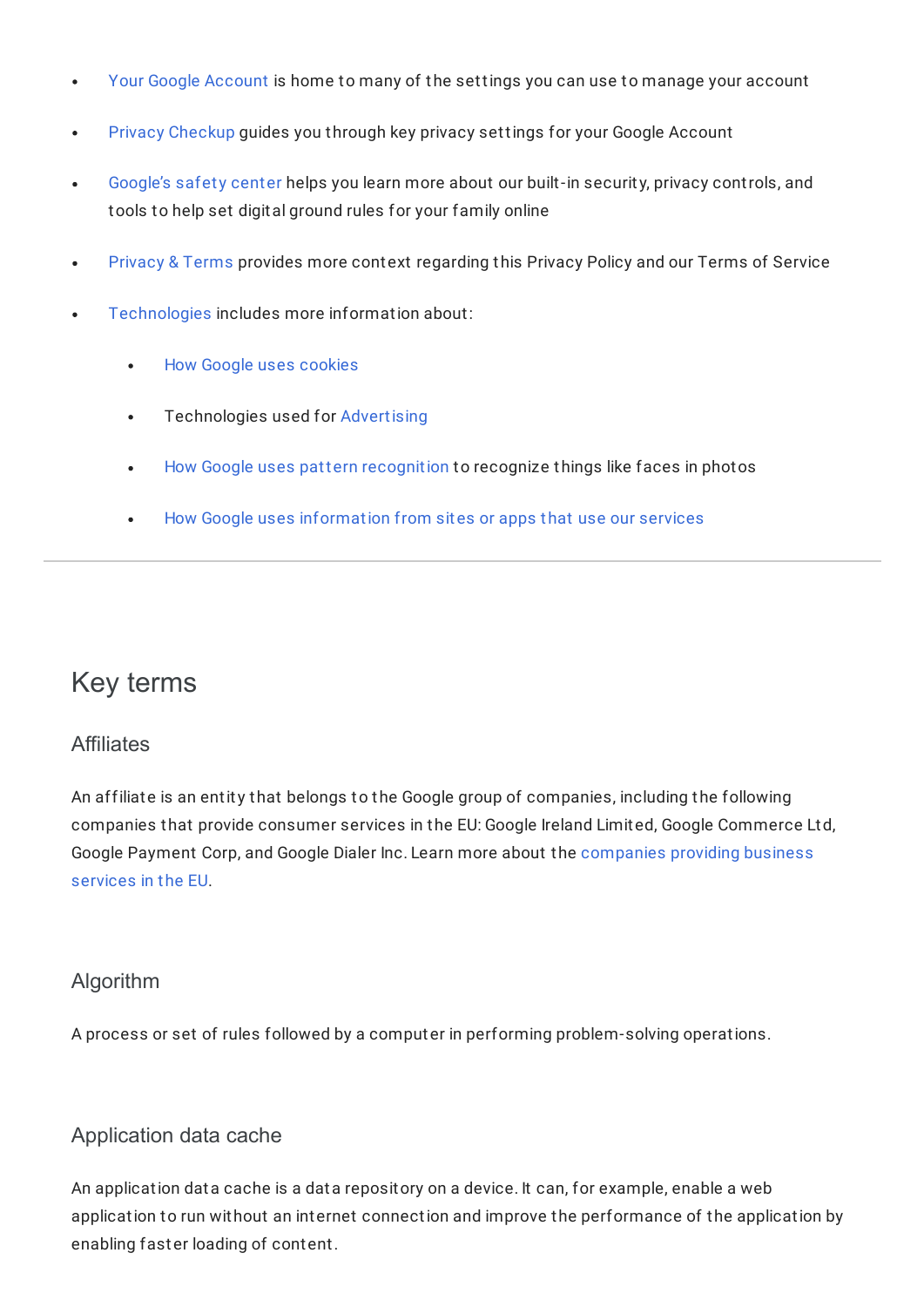#### Browser web storage

Browser web storage enables websites to store data in a browser on a device. When used in "local storage" mode, it enables data to be stored across sessions. This makes data retrievable even after a browser has been closed and reopened. One technology that facilitates web storage is HTML 5.

#### **Cookies**

A cookie is a small file containing a string of characters that is sent to your computer when you visit a website. When you visit the site again, the cookie allows that site to recognize your browser. Cookies may store user preferences and other information. You can configure your browser to refuse all cookies or to indicate when a cookie is being sent. However, some website features or services may not function properly without cookies. Learn more about how Google uses [cookies](https://policies.google.com/technologies/cookies) and how Google uses data, including cookies, when you use our [partners'](https://policies.google.com/technologies/partner-sites) sites or apps.

#### **Device**

A device is a computer that can be used to access Google services. For example, desktop computers, tablets, smart speakers, and smartphones are all considered devices.

## Google Account

You may access some of our services by signing up for a Google [Account](https://myaccount.google.com/) and providing us with some personal information (typically your name, email address, and a password). This account information is used to authenticate you when you access Google services and protect your account from unauthorized access by others. You can edit or delete your account at any time through your Google Account settings.

### IP address

Every device connected to the Internet is assigned a number known as an Internet protocol (IP) address. These numbers are usually assigned in geographic blocks. An IP address can often be used to identify the location from which a device is connecting to the Internet.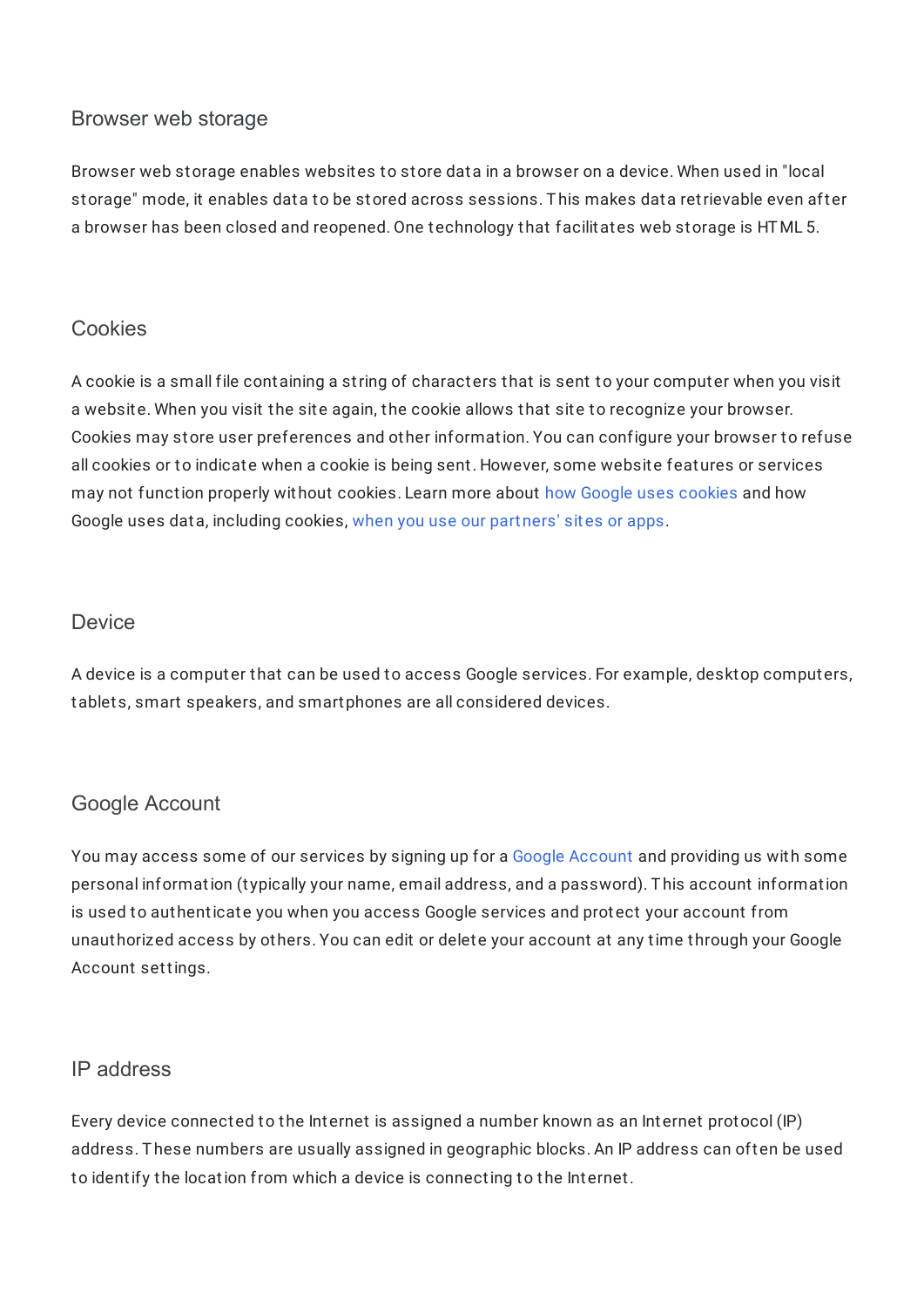## Non-personally identifiable information

This is information that is recorded about users so that it no longer reflects or references an individually-identifiable user.

### Personal information

This is information that you provide to us which personally identifies you, such as your name, email address, or billing information, or other data that can be reasonably linked to such information by Google, such as information we associate with your Google Account.

### Pixel tag

A pixel tag is a type of technology placed on a website or within the body of an email for the purpose of tracking certain activity, such as views of a website or when an email is opened. Pixel tags are often used in combination with cookies.

### Referrer URL

A Referrer URL (Uniform Resource Locator) is information transmitted to a destination webpage by a web browser, typically when you click a link to that page. The Referrer URL contains the URL of the last webpage the browser visited.

### Sensitive personal information

This is a particular category of personal information relating to topics such as confidential medical facts, racial or ethnic origins, political or religious beliefs, or sexuality.

### Server logs

Like most websites, our servers automatically record the page requests made when you visit our sites. These "server logs" typically include your web request, Internet Protocol address, browser type, browser language, the date and time of your request, and one or more cookies that may uniquely identify your browser.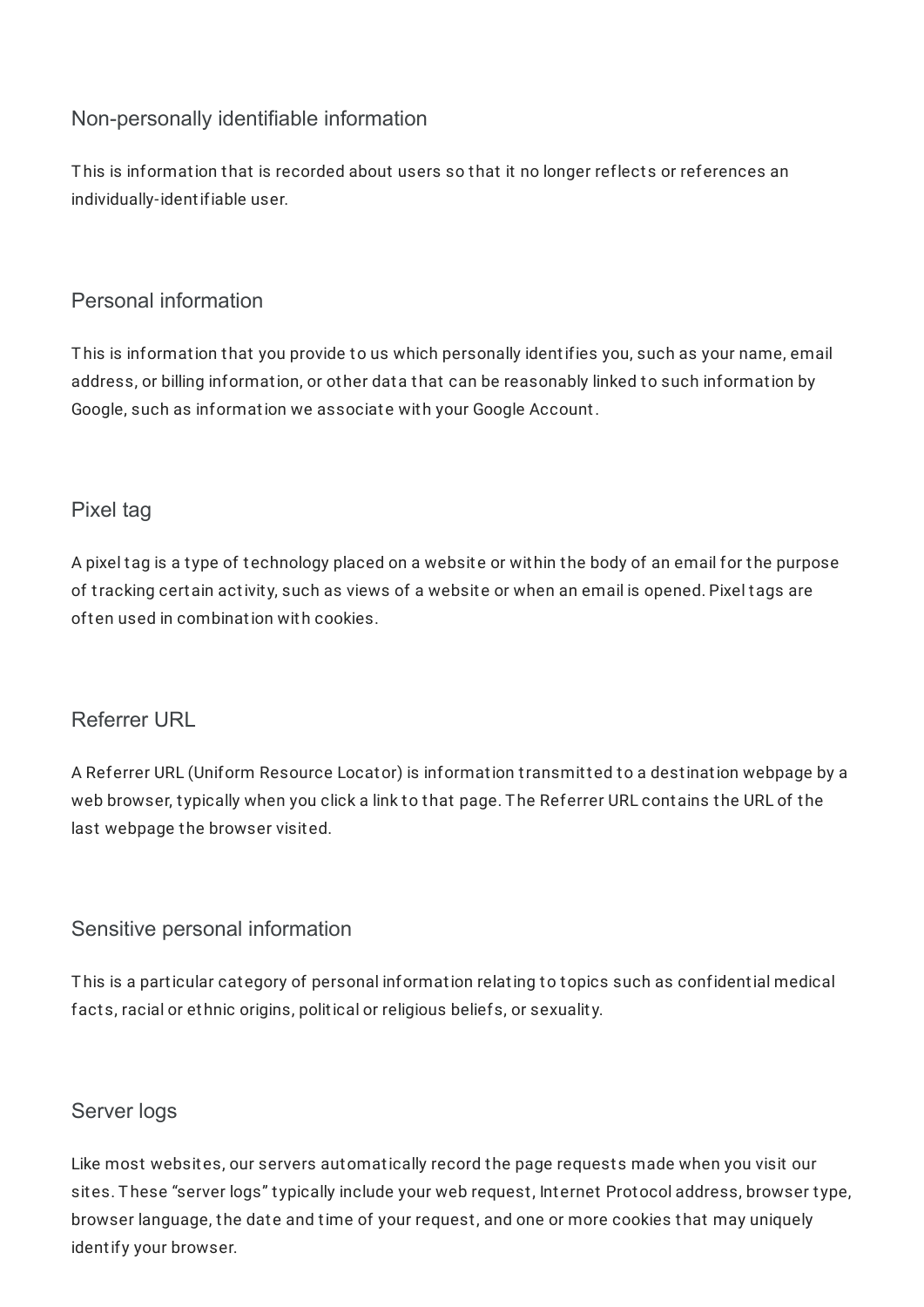A typical log entry for a search for "cars" looks like this:

```
123.45.67.89 - 25/Mar/2003 10:15:32 -
http://www.google.com/search?q=cars -
Firefox 1.0.7; Windows NT 5.1 -
740674ce2123e969
```
- 123.45.67.89 is the Internet Protocol address assigned to the user by the user's ISP. Depending on the user's service, a different address may be assigned to the user by their service provider each time they connect to the Internet.
- 25/Mar/2003 10:15:32 is the date and time of the query.  $\bullet$
- http://www.google.com/search?q=cars is the requested URL, including the search query.
- Firefox 1.0.7; Windows NT 5.1 is the browser and operating system being used.
- 740674ce2123a969 is the unique cookie ID assigned to this particular computer the first time it visited Google. (Cookies can be deleted by users. If the user has deleted the cookie from the computer since the last time they've visited Google, then it will be the unique cookie ID assigned to their device the next time they visit Google from that particular device).

#### Unique identifiers

A unique identifier is a string of characters that can be used to uniquely identify a browser, app, or device. Different identifiers vary in how permanent they are, whether they can be reset by users, and how they can be accessed.

Unique identifiers can be used for various purposes, including security and fraud detection, syncing services such as your email inbox, remembering your preferences, and providing personalized advertising. For example, unique identifiers stored in cookies help sites display content in your browser in your preferred language. You can configure your browser to refuse all cookies or to indicate when a cookie is being sent. Learn more about how Google uses [cookies.](https://policies.google.com/technologies/cookies)

On other platforms besides browsers, unique identifiers are used to recognize a specific device or app on that device. For example, a unique identifier such as the Advertising ID is used to provide relevant advertising on Android devices, and can be [managed](https://policies.google.com/technologies/ads) in your device's settings. Unique identifiers may also be incorporated into a device by its manufacturer (sometimes called a universally unique ID or UUID), such as the IMEI-number of a mobile phone. For example, a device's unique identifier can be used to customize our service to your device or analyze device issues related to our services.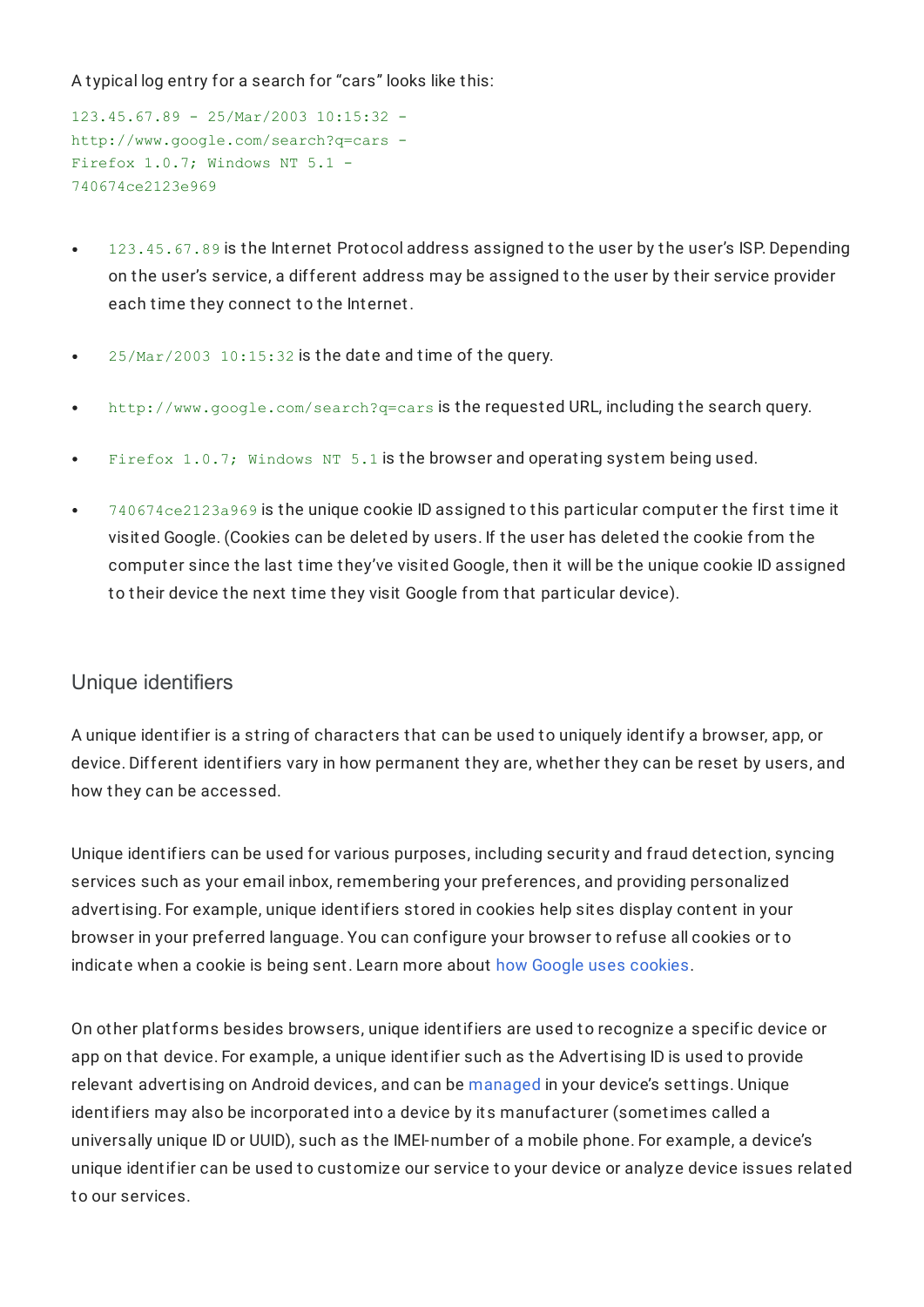# Additional Context

## ads you'll find most useful

For example, if you watch videos about baking on YouTube, you may see more ads that relate to baking as you browse the web. We also may use your IP address to determine your approximate location, so that we can serve you ads for a nearby pizza delivery service if you search for "pizza." Learn more about [Google](https://support.google.com/accounts?p=privpol_whyad) ads and why you may see [particular](https://support.google.com/accounts?p=privpol_whyad) ads.

### advertising and research services on their behalf

For example, advertisers may upload data from their loyalty-card programs so that they can better understand the performance of their ad campaigns. We only provide aggregated reports to advertisers that don't reveal information about individual people.

## Android device with Google apps

Android devices with Google apps include devices sold by Google or one of our partners and include phones, cameras, vehicles, wearables, and televisions. These devices use Google Play Services and other pre-installed apps that include services like Gmail, Maps, your phone's camera and phone dialer, text-to-speech conversion, keyboard input, and security features.

### combine the information we collect

Some examples of how we combine the information we collect include:

- When you're signed in to your Google Account and search on Google, you can see search results from the public web, along with relevant information from the content you have in other Google products, like Gmail or Google Calendar. This can include things like the status of your upcoming flights, restaurant, and hotel reservations, or your photos. [Learn](https://support.google.com/websearch?p=privpol_privresults&hl=en) more
- If you have communicated with someone via Gmail and want to add them to a Google Doc or an event in Google Calendar, Google makes it easy to do so by autocompleting their email address when you start to type in their name. This feature makes it easier to share things with people you know. [Learn](https://support.google.com/accounts?p=autocontacts&hl=en) more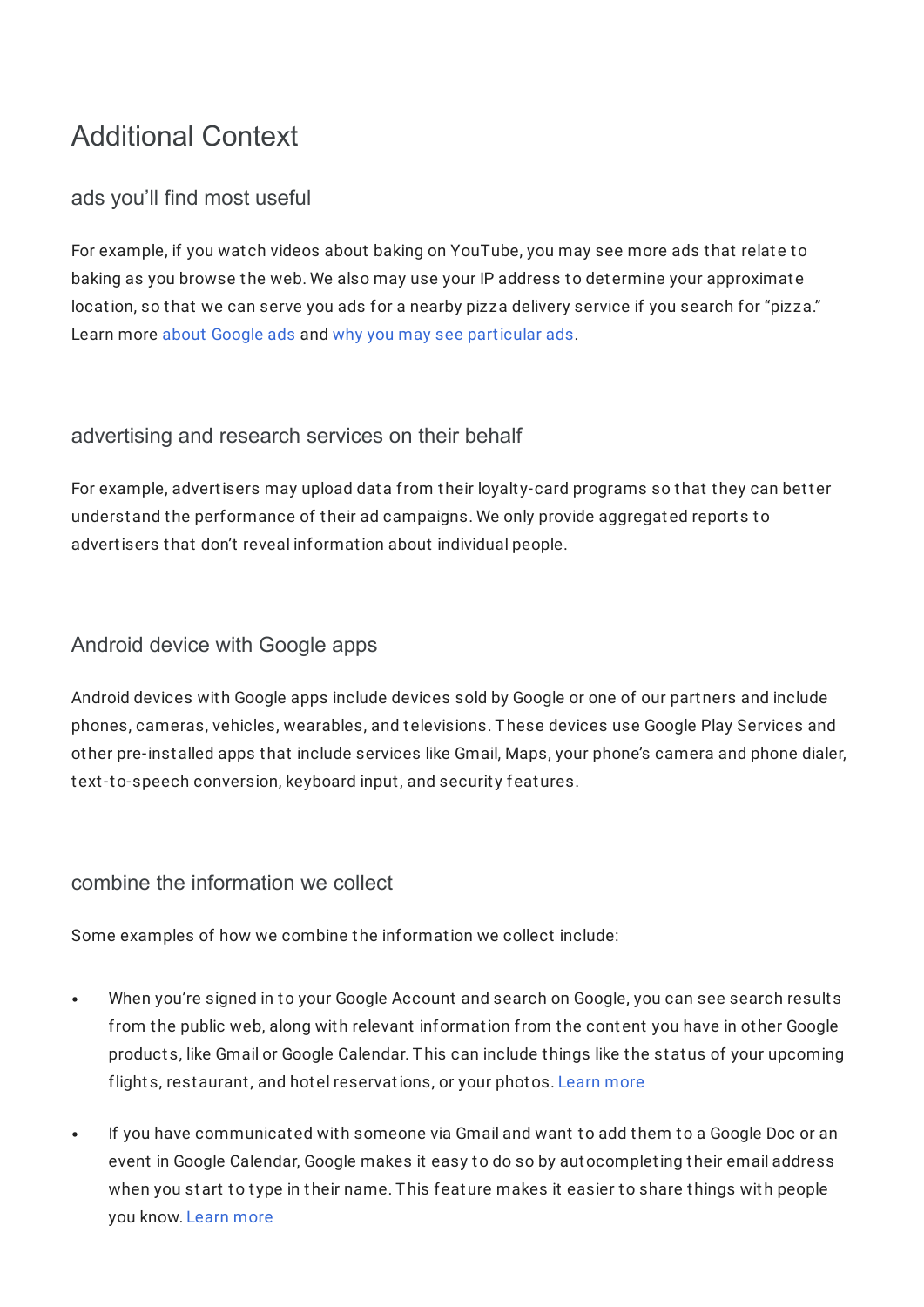- The Google app can use data that you have stored in other Google products to show you personalized content, depending on your settings. For example, if you have searches stored in your Web & App Activity, the Google app can show you news articles and other information about your interests, like sports scores, based your activity. [Learn](https://support.google.com/websearch?p=privpol_feed&hl=en) more
- If you link your Google Account to your Google Home, you can manage your information and get things done through the Google Assistant. For example, you can add events to your Google Calendar or get your schedule for the day, ask for status updates on your upcoming flight, or send information like driving directions to your phone. [Learn](https://support.google.com/googlehome?p=privpol_actions&hl=en) more

#### customized search results

For example, when you're signed in to your Google Account and have the Web & App Activity control enabled, you can get more relevant search results that are based on your previous searches and activity from other Google services. You can learn [more](https://support.google.com/websearch?p=privpol_searchactivity) here. You may also get customized search results even when you're signed out. If you don't want this level of search customization, you can search and browse [privately](https://support.google.com/websearch?p=privpol_incognito) or turn off signed-out search [personalization.](https://www.google.com/history/optout?utm_source=pp)

#### deliver our services

Examples of how we use your information to deliver our services include:

- We use the IP address assigned to your device to send you the data you requested, such as loading a YouTube video
- $\bullet$ We use unique identifiers stored in cookies on your device to help us authenticate you as the person who should have access to your Google Account
- Photos and videos you upload to Google Photos are used to help you create albums, animations, and other creations that you can share. [Learn](https://support.google.com/photos?p=privpol_manage) more
- $\bullet$ A flight confirmation email you receive may be used to create a "check-in" button that appears in your Gmail
- When you purchase services or physical goods from us, you may provide us information like your shipping address or delivery instructions. We use this information for things like processing, fulfilling, and delivering your order, and to provide support in connection with the product or service you purchase.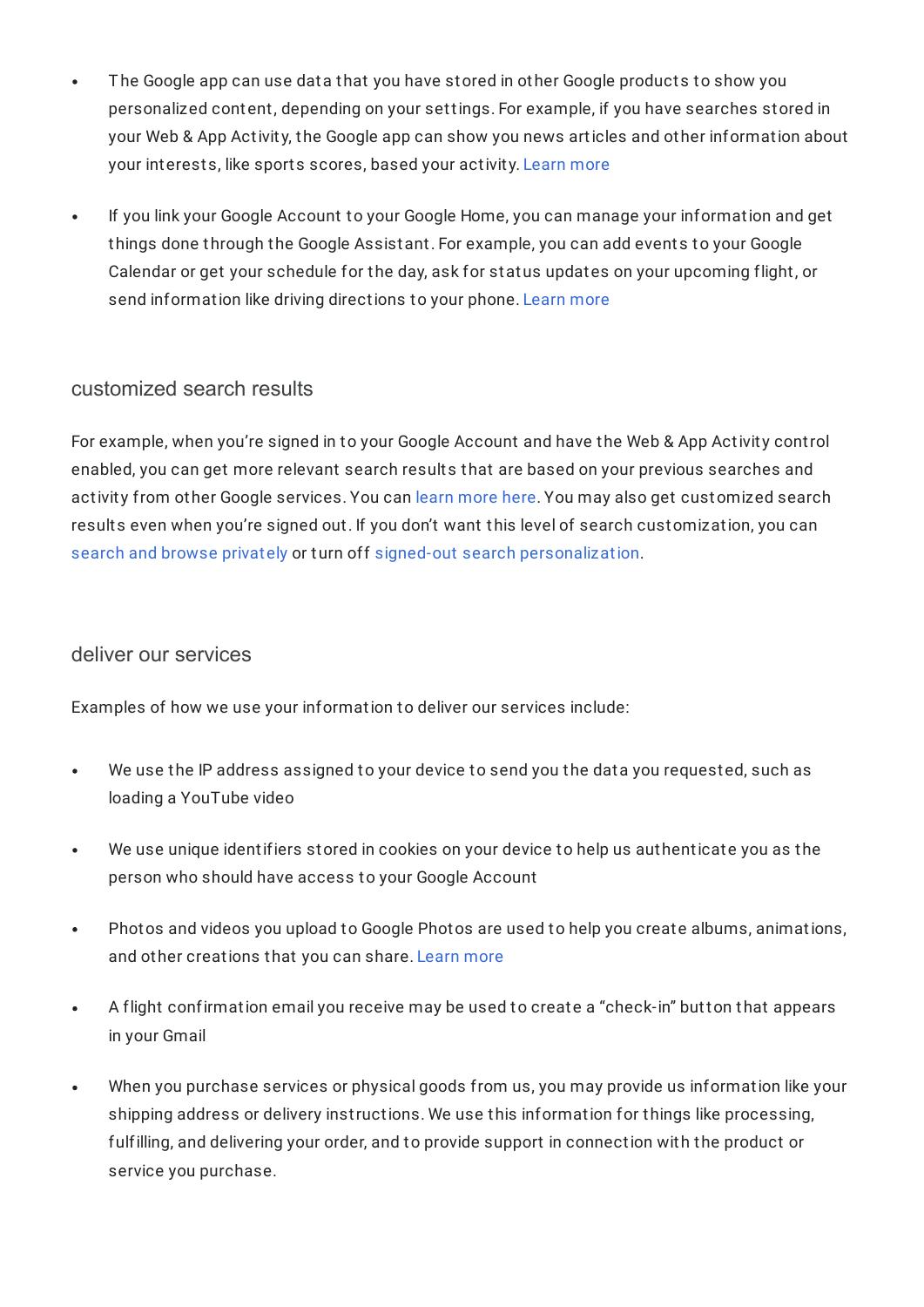#### detect abuse

When we detect spam, malware, illegal content, and other forms of abuse on our systems in violation of our policies, we may disable your account or take other appropriate action. In certain circumstances, we may also report the violation to appropriate authorities.

#### devices

For example, we can use information from your devices to help you decide which device you'd like to use to install an app or view a movie you buy from Google Play. We also use this information to help protect your account.

#### ensure and improve

For example, we analyze how people interact with advertising to improve the performance of our ads.

#### ensure our services are working as intended

For example, we continuously monitor our systems to look for problems. And if we find something wrong with a specific feature, reviewing activity information collected before the problem started allows us to fix things more quickly.

#### Information about things near your device

If you use Google's Location services on Android, we can improve the performance of apps that rely on your location, like Google Maps. If you use Google's Location services, your device sends information to Google about its location, sensors (like accelerometer), and nearby cell towers and Wi-Fi access points (like MAC address and signal strength). All these things help to determine your location. You can use your device settings to enable Google Location services. [Learn](https://support.google.com/accounts?p=privpol_androidloc&hl=en) more

#### legal process, or enforceable governmental request

Like other technology and communications companies, Google regularly receives requests from governments and courts around the world to disclose user data. Respect for the privacy and security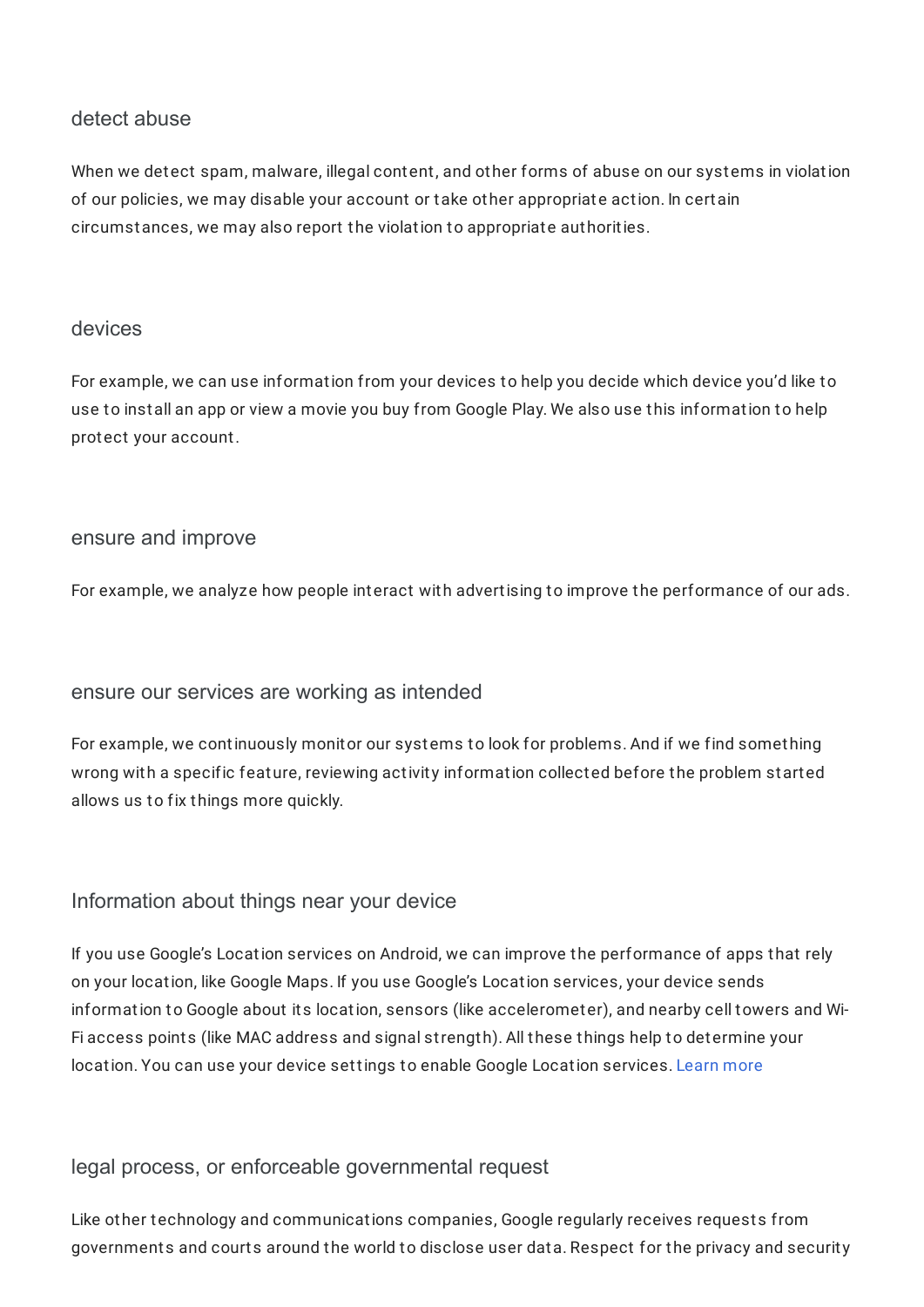of data you store with Google underpins our approach to complying with these legal requests. Our legal team reviews each and every request, regardless of type, and we frequently push back when a request appears to be overly broad or doesn't follow the correct process. Learn more in our [Transparency](https://transparencyreport.google.com/user-data/overview) Report.

#### make improvements

For example, we use cookies to analyze how people interact with our services. And that analysis can help us build better products. For example, it may help us discover that it's taking people too long to complete a certain task or that they have trouble finishing steps at all. We can then redesign that feature and improve the product for everyone.

#### may link information

Google Analytics relies on first-party cookies, which means the cookies are set by the Google Analytics customer. Using our systems, data generated through Google Analytics can be linked by the Google Analytics customer and by Google to third-party cookies that are related to visits to other websites. For example, an advertiser may want to use its Google Analytics data to create more relevant ads, or to further analyze its traffic. [Learn](https://support.google.com/analytics?p=privpol_data&hl=en) more

#### partner with Google

There are over 2 million [non-Google](https://support.google.com/accounts?p=privpol_controlads&hl=en) websites and apps that partner with Google to show ads. Learn more

#### payment information

For example, if you add a credit card or other payment method to your Google Account, you can use it to buy things across our services, like apps in the Play Store. We may also ask for other information, like a business tax ID, to help process your payment. In some cases, we may also need to verify your identity and may ask you for information to do this.

We may also use payment information to verify that you meet age requirements, if, for example, you enter an incorrect birthday indicating you're not old enough to have a Google Account. [Learn](https://support.google.com/accounts?p=privpol_agereq&hl=en) more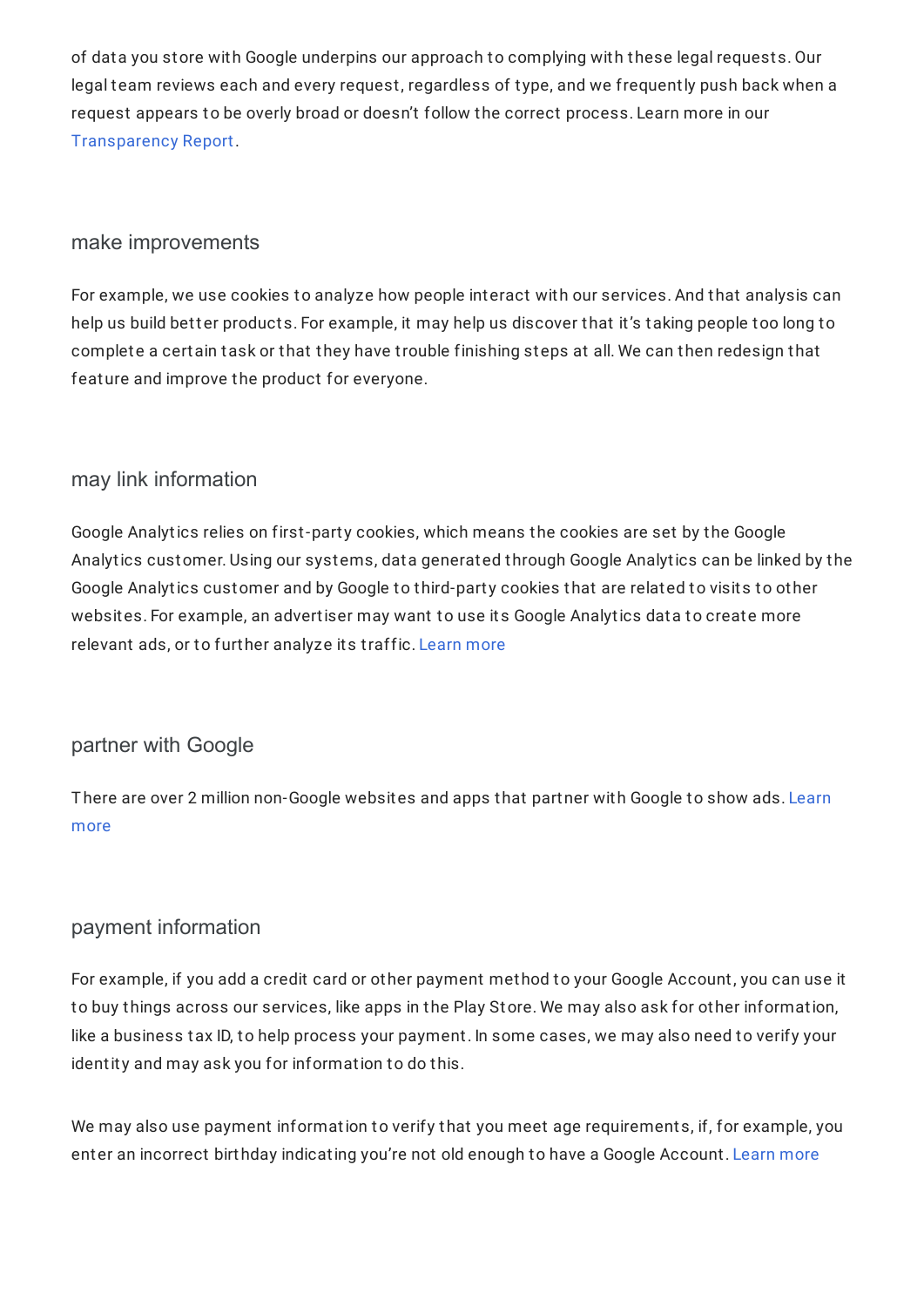### personalized ads

You may also see personalized ads based on information from the advertiser. If you shopped on an advertiser's website, for example, they can use that visit information to show you ads. [Learn](https://support.google.com/accounts?p=privpol_whyad&hl=en) more

#### phone number

If you add your phone number to your account, it can be used for different purposes across Google services, depending on your settings. For example, your phone number can be used to help you access your account if you forget your password, help people find and connect with you, and make the ads you see more relevant to you. [Learn](https://support.google.com/accounts?p=privpol_phone&hl=en) more

#### protect against abuse

For example, information about security threats can help us notify you if we think your account has been compromised (at which point we can help you take steps to protect your account).

#### publicly accessible sources

For example, we may collect information that's publicly available online or from other public sources to help train Google's language models and build features like Google Translate.

#### rely on cookies to function properly

For example, we use a cookie called 'lbcs' that makes it possible for you to open many Google Docs in one browser. Blocking this cookie would prevent Google Docs from working as expected. [Learn](https://policies.google.com/technologies/types) more

#### safety and reliability

Some examples of how we use your information to help keep our services safe and reliable include:

Collecting and analyzing IP addresses and cookie data to protect against automated abuse. This abuse takes many forms, such as sending spam to Gmail users, stealing money from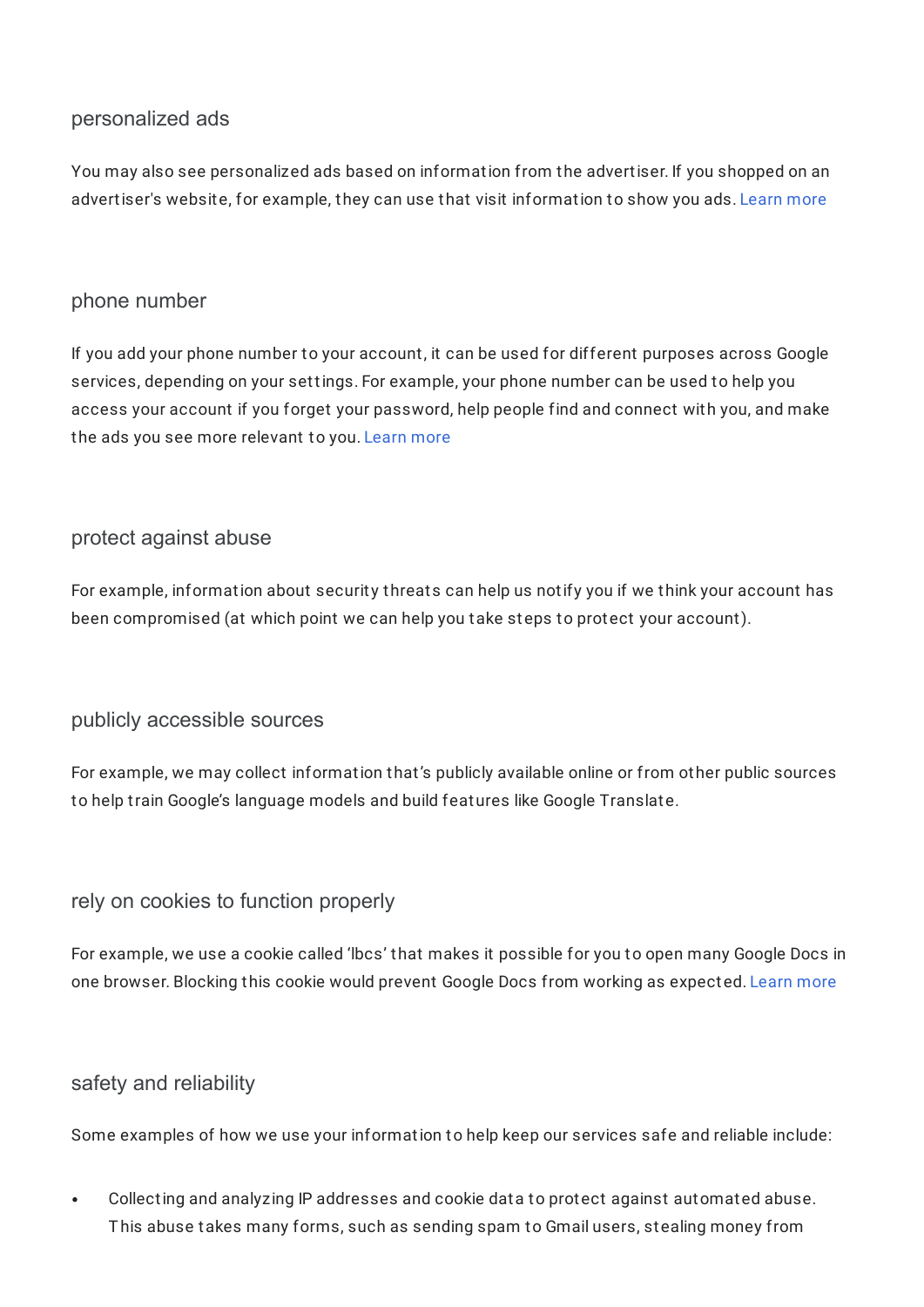advertisers by fraudulently clicking on ads, or censoring content by launching a Distributed Denial of Service (DDoS) attack.

The "last account activity" feature in Gmail can help you find out if and when someone accessed  $\bullet$ your email without your knowledge. This feature shows you information about recent activity in Gmail, such as the IP addresses that accessed your mail, the associated location, and the date and time of access. [Learn](https://support.google.com/mail?p=privpol_signinactivity&hl=en) more

#### sensitive categories

When showing you personalized ads, we use topics that we think might be of interest to you based on your activity. For example, you may see ads for things like "Cooking and Recipes" or "Air Travel." We don't use topics or show personalized ads based on sensitive categories like race, religion, sexual orientation, or health. And we require the same from [advertisers](https://support.google.com/adwordspolicy?p=privpol_p13nad) that use our services.

#### Sensor data from your device

Your device may have sensors that can be used to better understand your location and movement. For example, an accelerometer can be used to determine your speed and a gyroscope to figure out your direction of travel.

#### servers around the world

For example, we operate data centers located [around](https://www.google.com/about/datacenters/inside/locations) the world to help keep our products continuously available for users.

#### services to make and receive calls or send and receive messages

Examples of these services include:

- Google Hangouts, for making domestic and international calls  $\bullet$
- Google Voice, for making calls, sending text messages, and managing voicemail
- Google Fi, for a phone plan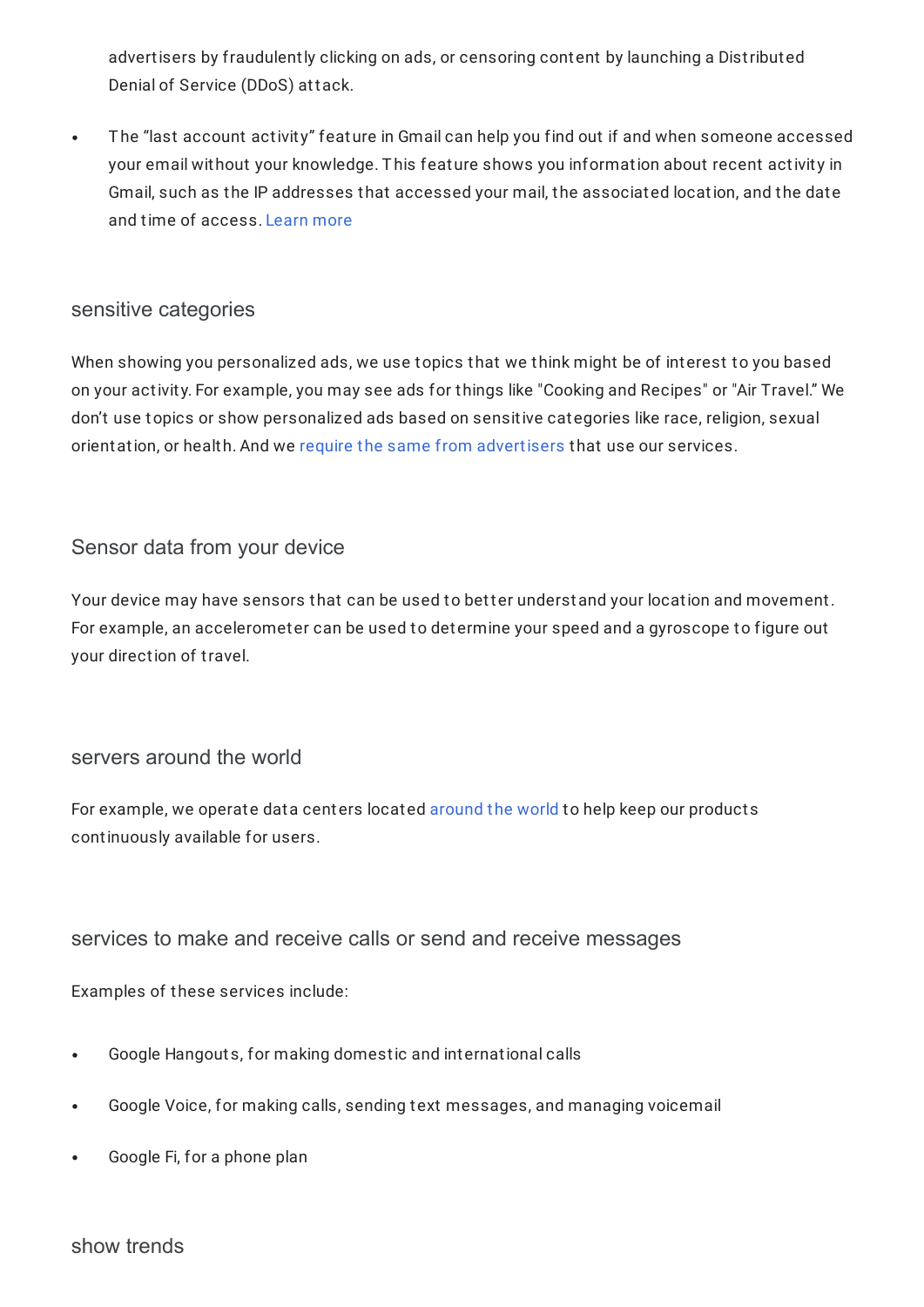When lots of people start searching for something, it can provide useful information about particular trends at that time. Google Trends samples Google web searches to estimate the popularity of searches over a certain period of time and shares those results publicly in [aggregated](https://support.google.com/trends?p=privpol_about) terms. Learn more

#### specific Google services

For example, you can delete [your](https://support.google.com/blogger?p=privpol_blog) blog from Blogger or a [Google](https://support.google.com/sites?p=privpol_delete) Site you own from Google Sites. You can also delete [reviews](https://support.google.com/googleplay?p=privpol_review) you've left on apps, games, and other content in the Play Store.

#### specific partners

For example, we allow YouTube creators and advertisers to work with measurement companies to learn about the audience of their YouTube videos or ads, using cookies or similar technologies. Another example is merchants on our shopping pages, who use cookies to understand how many different people see their product listings. [Learn](https://policies.google.com/privacy/google-partners) more about these partners and how they use your information.

### synced with your Google Account

Your Chrome browsing history is only saved to your account if you've enabled Chrome synchronization with your Google Account. [Learn](https://support.google.com/chrome?p=privpol_chrsync) more

#### the people who matter most to you online

For example, when you type an address in the To, Cc, or Bcc field of an email you're composing, Gmail will suggest addresses based on the people you contact most [frequently.](https://contacts.google.com/)

#### third parties

For example, we process your information to report use statistics to rights holders about how their content was used in our services. We may also process your information if people search for your name and we display search results for sites containing publicly available information about you.